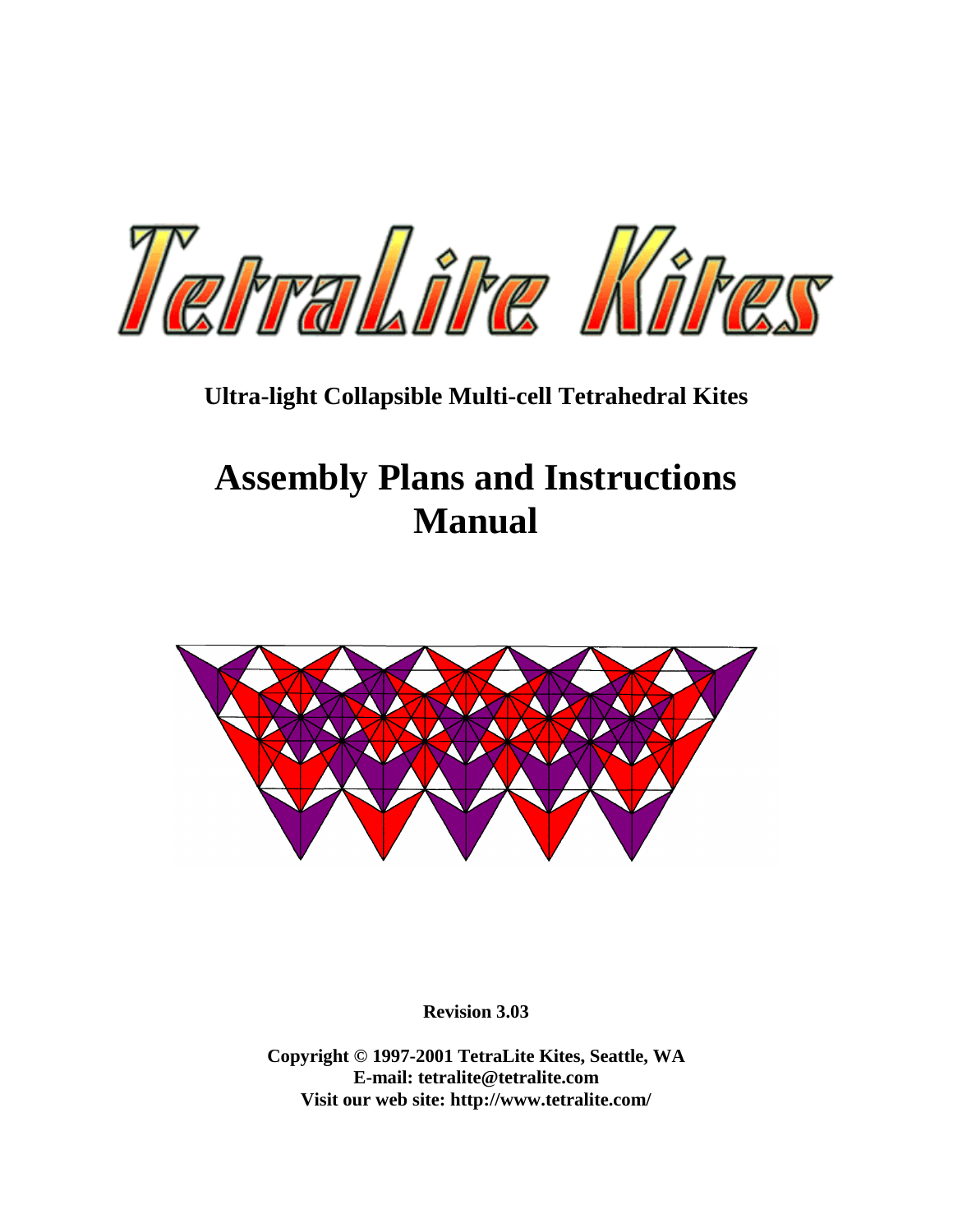## **Table Of Contents**

| <b>Important Note</b>                                                 | $\mathbf{1}$     |  |
|-----------------------------------------------------------------------|------------------|--|
| <b>About Tetrahedral Cell Kites</b>                                   | $\overline{2}$   |  |
| <b>The Basics</b>                                                     | $\boldsymbol{2}$ |  |
| <b>What You'll Need</b>                                               | 3                |  |
| Recommended Tools                                                     | $\mathfrak{Z}$   |  |
| <b>Materials Needed</b>                                               | $\overline{4}$   |  |
| <b>Notes About Selecting Materials</b>                                | $\overline{4}$   |  |
| Selecting the Model and Size of Your Kite and Generating a Parts List | 5                |  |
| <b>Standard Design Diagrams</b>                                       | 6                |  |
| Notes on Designing Your Own Kites                                     | 9                |  |
| <b>Assembling Your Kite</b>                                           | 9                |  |
| <b>Summary of Assembly Steps</b>                                      | 9                |  |
| STEP 1. Cutting the Tubing to Length                                  | 10               |  |
| STEP 2. Assembling the Connectors                                     | 10               |  |
| STEP 3. Cutting the Sticks                                            | 11               |  |
| STEP 4. Assembling the Framework                                      | 11               |  |
| <b>STEP 5. Making the Sail Templates</b>                              | 12               |  |
| STEP 6. Preparing the Sails                                           | 13               |  |
| STEP 7. Mounting the Sails                                            | 14               |  |
| STEP 8. Attaching and Adjusting the Bridle                            | 15               |  |
| <b>Flying Your Kite</b>                                               | 17               |  |
| Setting Up the Kite                                                   | 17               |  |
| Collapsing the Kite                                                   | 17               |  |
| Flying Procedures, Suggestions and Techniques                         | 18               |  |
| <b>Using Long Spreaders</b>                                           | 19               |  |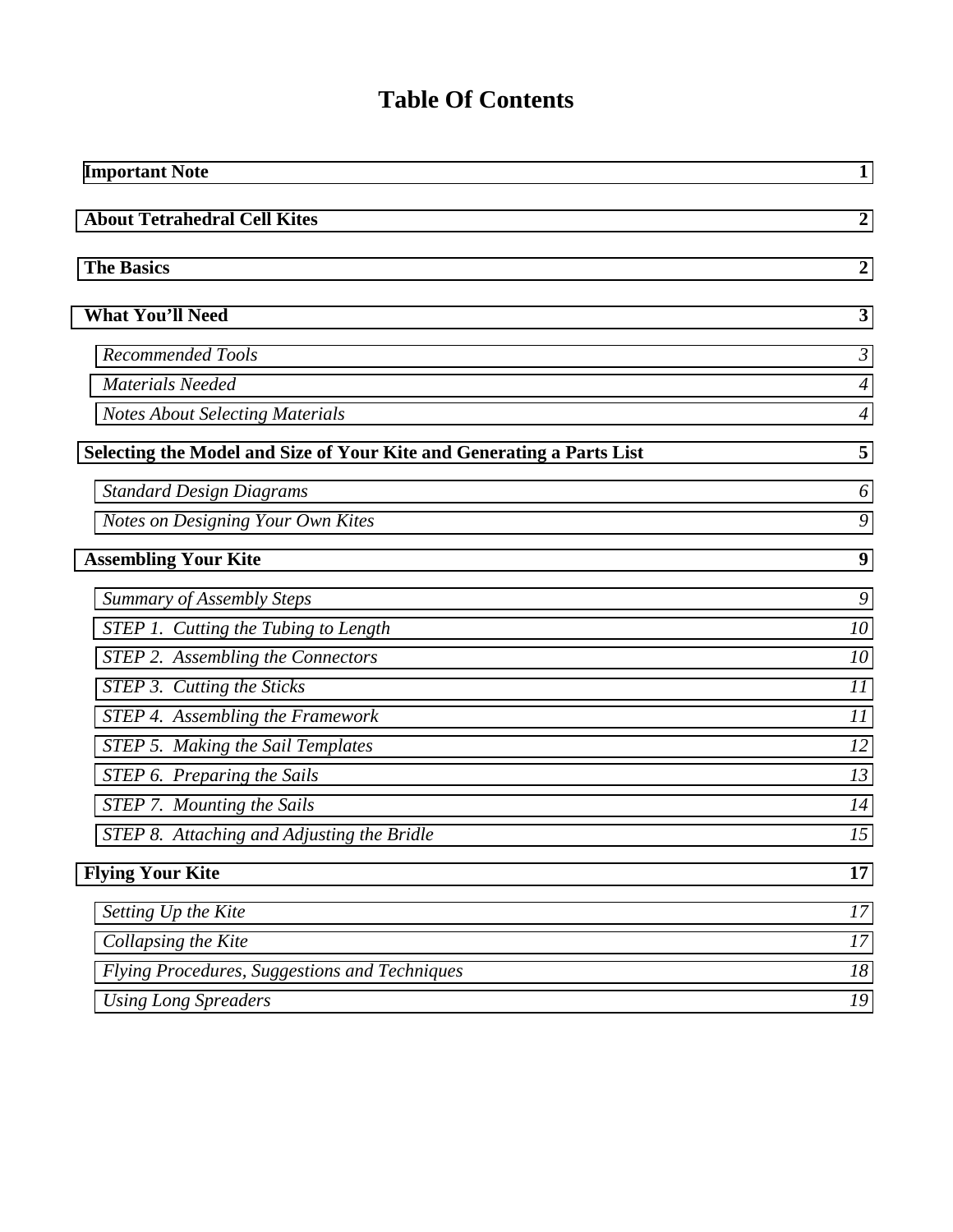## <span id="page-2-0"></span>**Important Note**

 READ THE INSTRUCTIONS **FIRST** SO THAT YOU **FULLY** UNDERSTAND THE ASSEMBLY BEFORE YOU BEGIN. USE CARE AND TAKE YOUR TIME IN ALL THE ASSEMBLY STEPS IN ORDER TO ACHIEVE NEATNESS AND UNIFORMITY. THE RESULTS WILL BE WORTH THE EFFORT IN BOTH APPEARANCE AND PERFORMANCE OF THE FINISHED KITE.

 As you read through this manual please try not to be intimidated by the number of parts for a particular model of kite. Since there are only six basic components that are repeated throughout these kites, and the fact that they are all interchangeable parts, construction is much easier than it may appear at first glance. Much effort has gone into covering every detail of the assembly in this manual in order to make the procedures very clear to the reader, so please forgive any redundancies. Those of you with a lot of experience building kites may find this manual excessive! My apologies!

#### **BE SAFE! AVOID HAZARDOUS AREAS AND NEVER FLY A KITE NEAR POWER LINES.**

#### **Acknowledgments**

My sincere thanks to the following people:

 Alexander Graham Bell for inventing the use of tetrahedrons in making kites and his beloved wife, Mabel Hubbard (the original "Ma Bell"?), who helped him so much (and also founded the Aerial Experiment Association which was the first research organization to be established by a woman).

 John Dusenberry, mild-mannered Seattle optometrist and kite builder and flier for his tetrahedral kite construction techniques that inspired my innovations and led to the designs in this manual.

 Ken and Suzanne Conrad of Great Winds Kite Shop, Seattle for their contributions of ideas over the years and for being a reliable source of kite making materials.

 Members of the Washington State Kitefliers Association and the American Kitefliers Association that I've encountered (usually at Gasworks Park, Seattle) for their encouragement.

 All the many nameless strangers, young and old, that I've met while flying tetras who said "ooh!" and "ah!", or just generally made me feel good in their appreciation of my kites.

-- Mark Snyder, TetraLite Kites

#### **Registered Trademarks**

**Thomas & Betts® and TY-RAP®** are registered trademarks of **Thomas & Betts Corporation. Panduit® and PAN-TY®** are registered trademarks of **Panduit Corporation. Mylar®** is a registered trademark of **E. I. du Pont de Nemours and Company. Elmer's®** is a registered trademark of **Borden, Incorporated. Varathane®** is a registered trademark of **The Flecto Company. Scotch® and Magic®** are registered trademarks of **3M.**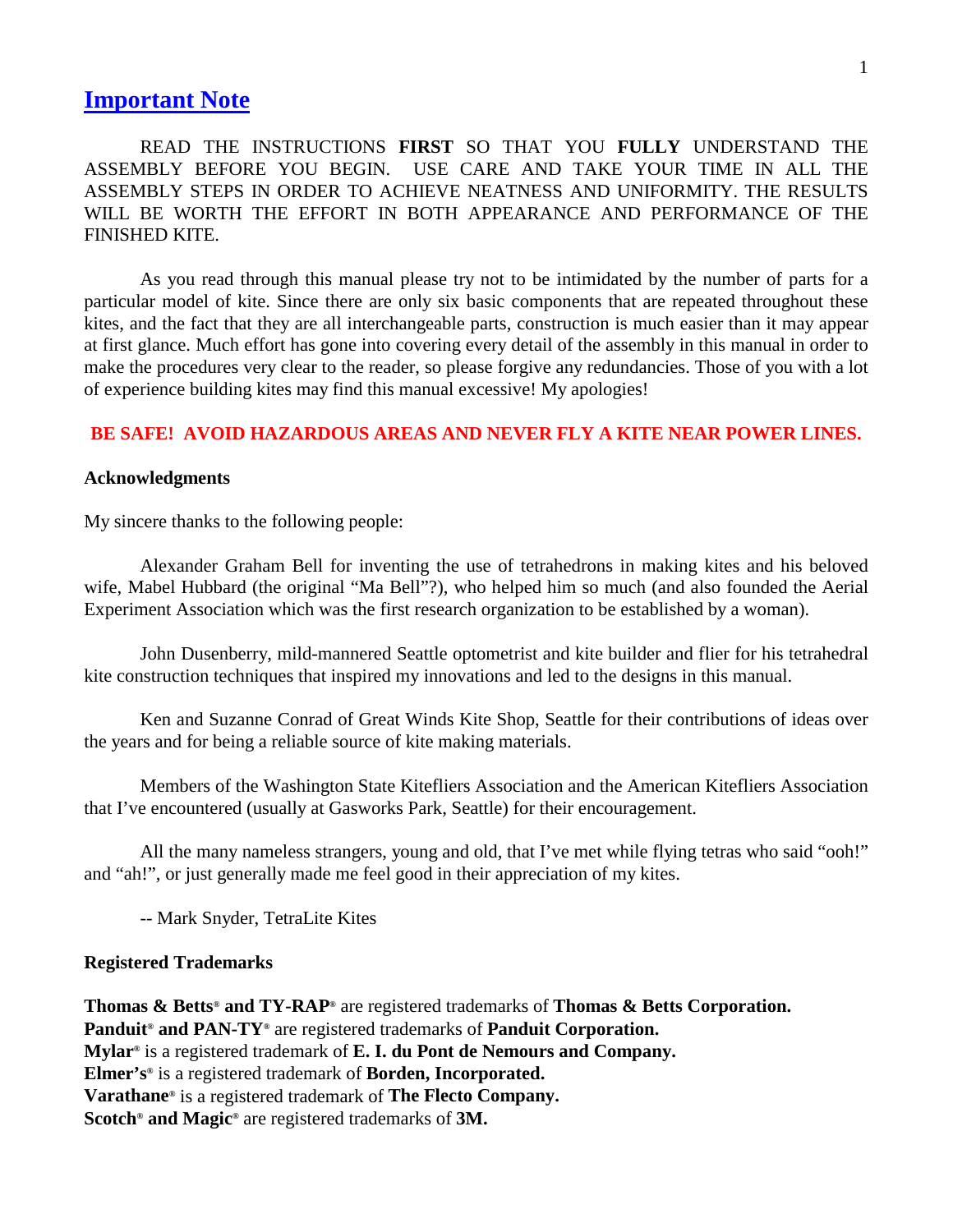## **About Tetrahedral Cell Kites**

 TetraLite kites utilize a combination of materials that provide ample strength, light weight, excellent flying properties, beauty and portability. They are light enough to fly in winds as low as two or three miles per hour and strong enough to withstand up to 15 mile per hour (for the smaller models), depending on size and configuration. Rising and soaring in thermal updrafts is quite common with these kites.

 In the past most kite fliers have avoided tetrahedral kites because they usually shared the same common drawbacks. The weight to lift ratio of prior tetras, especially commercial versions, has been a discouraging factor, requiring strong steady winds in order to achieve a disappointingly low flying angle, or they just didn't have enough wind to fly at all. TetraLite kites take advantage of the somehow greatly overlooked inherent strength of the tetrahedron form by utilizing light weight components, giving them a rating of less than one-half ounce per square foot. TetraLite kites will fly along with all but a few of the lightest fliers.

 Another problem commonly associated with tetras has always been ease of transporting and storage. Those that couldn't be disassembled required a lot of space, and those that could be disassembled required *major* disassembly (not to mention *assembly*). TetraLite kites are easily and quickly collapsible due to the use of a flexible connector system, allowing them to fold up like an accordion.

 TetraLite kites have eliminated the traditional drawbacks previously encountered with tetrahedral celled kites, making them functional and beautiful additions to any kite collection.

 Credit for the concept of using tetrahedral cells in kites goes to Alexander Graham Bell who, sometime after developing the telephone, used kites for testing materials for use in airplanes around the turn of the century. The kites he built incorporating tetrahedrons were configured in a number of ways.

 The tetrahedron cell structure may be extended along all three axes to achieve varying degrees of stabilization and form in all directions. Each cell is inherently stable laterally, due to the sharp dihedral angle that provides good stabilization. The kites described in this manual are configured in a way that gives them excellent stability. The materials are light enough to give them excellent lift even in very light winds.



### **The Basics**

 Regardless of the number and configuration of cells, TetraLite kites consist of identical cells, the only difference being the flexible connectors. Depending upon their location in the structure, these connectors are three-, six-, nine- or twelve-way connectors. Each cell is made up of six sticks. Four of these sticks form the leading and trailing edges of the sails. One stick, called the spine, divides the cover into two sails and the remaining stick, called the spreader, holds the tips of the sails apart and determines the dihedral angle. All the

<span id="page-3-0"></span>2

Figure 1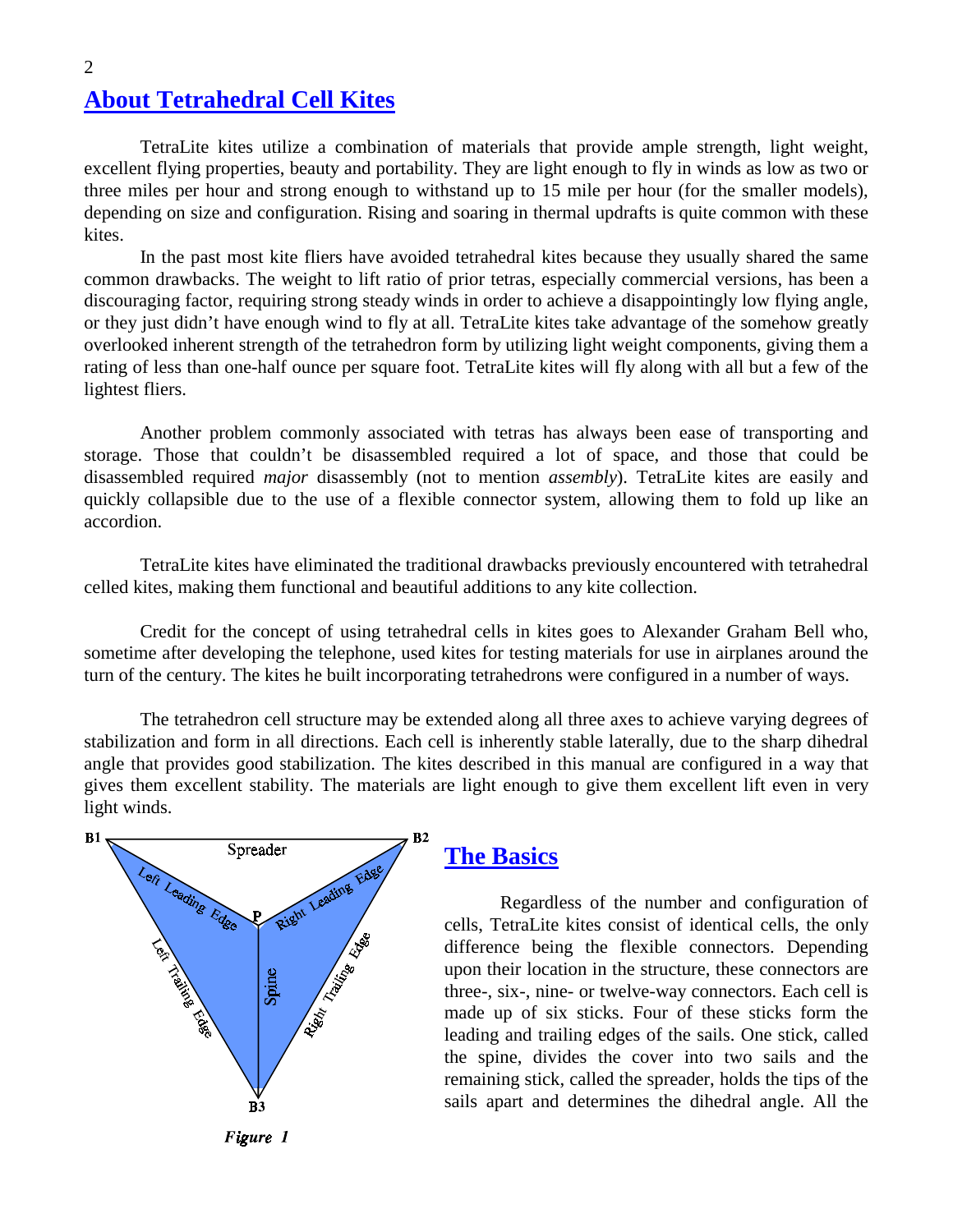<span id="page-4-0"></span>sticks are held by friction in the flexible tubes that form the connectors.

 By simply unplugging one end of the spreader stick (the only stick that doesn't touch the sail) on each cell, the flexible connectors allow the kite to be collapsed like an accordion into a flat package. Plugging the spreaders back into the connectors sets up the kite again for flying.

 A regular tetrahedron is the simplest of all the regular polyhedrons made up of plane surfaces. It is a triangular pyramid having a base and three sides, all four surfaces being equilateral triangles of the same size. There are six edges and four corners (vertices). Let's examine a single cell.



For the purpose of assembly we will use

diagrams that view the structure as in Figure 1. This allows us to clearly see all the edges and corners. Figure 2 shows a perspective view. These diagrams (Figures 3-11) will help you visualize the basic structure of a single tetrahedral cell.

 The six sticks that form the edges of each cell are named in Figures 1 and 2 to show their relative positions. The four corners (vertices) are also labeled B1, B2, B3 and P. The corners B1, B2 and B3 are on the "Base" of the cell, formed by the Spreader and the Left and Right Trailing Edge sticks. The corner labeled P is the "Peak" of the cell, formed by the intersection of the Spine and the Left and Right Leading Edge sticks. In flight, the peak is forward-most into the wind, the base is at the rear.

 The sails are shown in position as shaded areas (Figures 1 and 2). For each cell, one piece of Mylar® is used to form both the left and right sails. It passes in front of the spine and is attached along the left and right leading and trailing edges, as described later in this manual.

 In subsequent diagrams in these instructions, numbers will be used next to the cell corners to indicate the number of sticks connected together (3, 6, 9 or 12) at that point and, therefore, the type of connector to be used (3-, 6-, 9- or 12-way).

## **What You'll Need**

#### **Recommended Tools**

X-Acto knife Pliers Fingernail clipper (keychain type) Ruler Straightedge 10" square cake cooling rack (see note in assembly Step 6, "Preparing the Sails") Sail cutting and sail taping templates - 2 pieces 1/16" cardboard stock, about 20" by 13" Jig for cutting sticks and tubing - 1x4" or 2x4" scrap wood about 15" long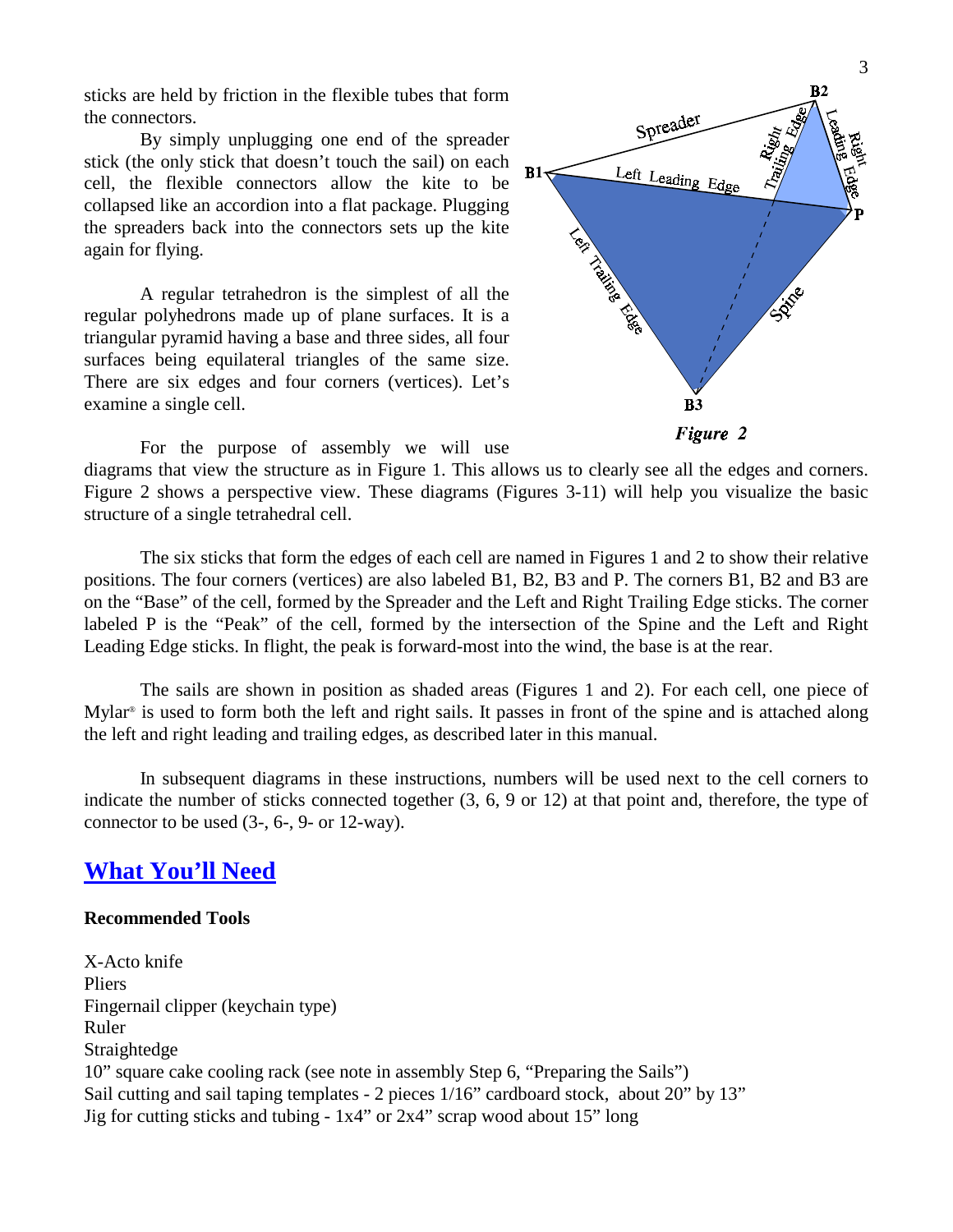#### **Materials Needed**

(Quantities depend on model of kite as explained later) **Note:** Cost to build any model in Seattle as of August 1997 is about 97 cents per cell.

 $\frac{1}{2}$  mil Mylar<sup>®</sup> film for sails 1/8" hardwood doweling 1/8" inside diameter, 1/64" wall PVC tubing Nylon Cable Ties-Thomas & Betts TY-RAP® Part No. TY23 or Panduit PAN-TY® Part No. PLT1M-C Scotch® Magic® Tape, ½" width Varathane® or similar wood finish or white glue (may not be needed - see notes below) 10# test Nylon kite line (for bridle)

#### **Notes About Selecting Materials**

 **Mylar**® **-** Use ½ mil (.0005") thickness. If you substitute a greater thickness, the weight and performance of the kite will be adversely affected. We have not tested kites using thicker Mylar®. Mylar® comes in several colors and even with pre-printed color patterns. Be creative in mixing your sail colors or just use one color. Maintaining symmetry when using more than one color may be considered more pleasing, but is, of course not necessary. It's mostly a matter of personal preference. All the sails are interchangeable, so you can always rearrange them if desired.

You will need one sail for each cell in your finished kite. Mylar<sup>®</sup> usually comes in 60" wide stock. Figure on getting about 12 to 14 sails per yard. By angling the Sail Cutting Template it is possible to reduce the amount of wasted material.

**Doweling -** The 1/8" hardwood doweling usually comes in three or four foot lengths. All sticks in TetraLite kites are cut to one foot lengths (except optional long spreaders described later), and using the method for cutting under "Cutting the Sticks", they are cut without waste. Therefore, a three foot length yields three sticks and a four foot length yields four sticks.

 Try to select doweling with good straight grain and no knots or defects such as thin spots or tapered ends. Dowel diameters vary from one manufacturer to another so, if possible, shop around to find a source of doweling that fits your tubing snugly. A good test for snugness is to insert the dowel about ½ inch into the tubing. Then, holding the tubing firmly between thumb and forefinger next to the end of the dowel, try pulling the dowel out of the tubing. If the dowel cannot be pulled from the tubing or requires a fair amount of pulling force to be removed, it passes the test and will not require a finishing coat on the ends. If it comes out with little or no resistance you will have to either use a coat or two of Varathane® (or similar wood finish or white glue, such as Elmer's® glue) on the dowel ends or find another source of doweling. To remove the doweling from the tubing (when you have a proper fit), you should push the tubing off the dowel, that is, apply force to the end of the tubing towards the end of the dowel.

 You may want to construct a tool for pushing the tubing off the sticks. This is simply a thin, flat piece of wood, plastic or metal with a 1/8 inch wide notch cut in it. Place the notch onto the stick and push against the end of the tubing with this tool to remove the stick.

<span id="page-5-0"></span>4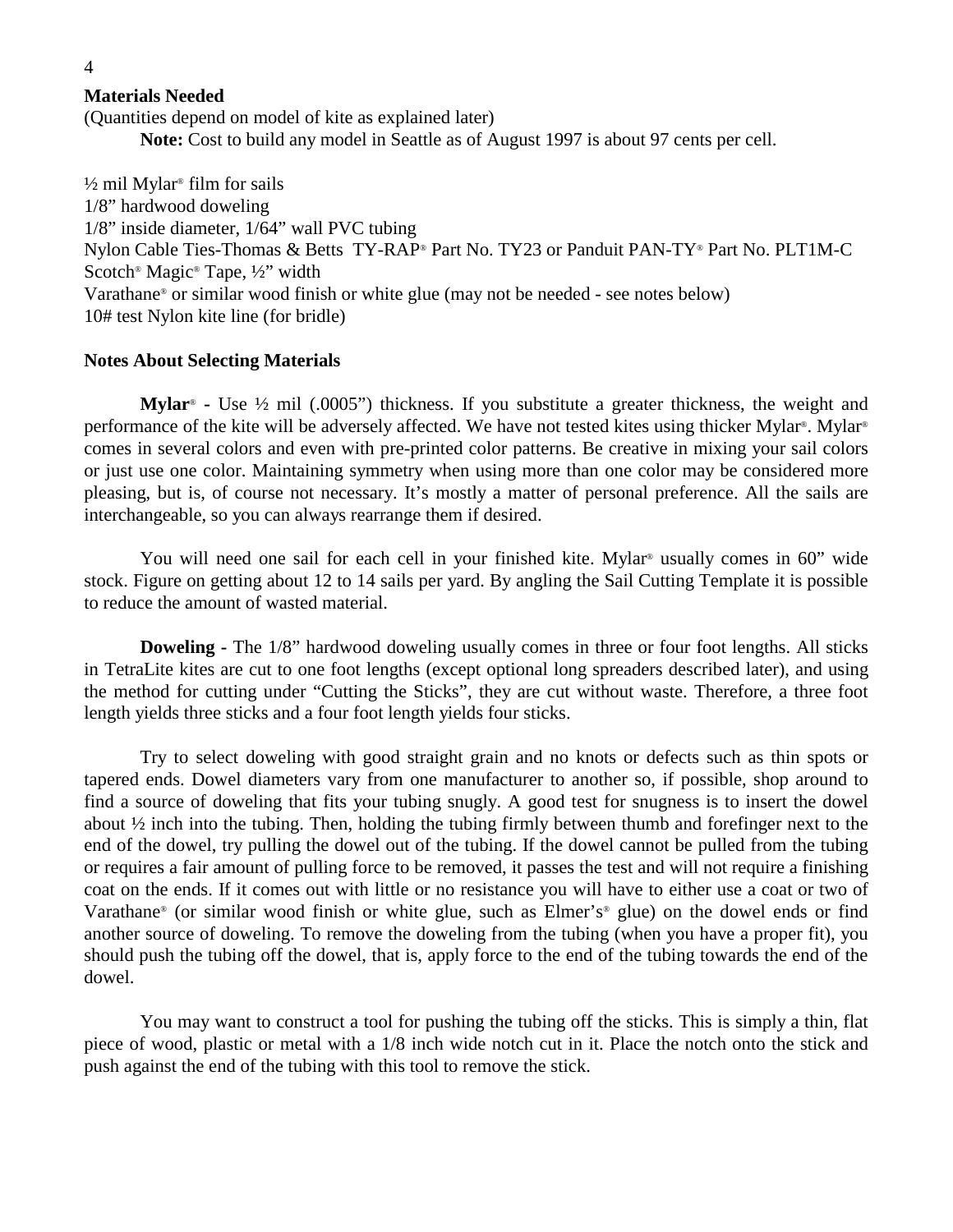<span id="page-6-0"></span> **Tubing -** The tubing is cut into two lengths as described under "Cutting the Tubing" later. The "Long Tubes" are  $\frac{1}{4}$ " (1.25 inch) lengths and the "Short Tubes" are  $\frac{3}{4}$ " (.75 inch) lengths. This is a thinwalled tubing that can be found at large electronic parts outlets. It's use in electronics is as an insulator around soldered connections inside connector housings (to name one). The wall thickness should be held

 Basically, the same notes for doweling apply to the tubing pertaining to snugness of fit, as manufacturer's actual sizes may vary slightly, and you may have to resort to treating the dowel ends with a wood finishing product or white glue.

close to 1/64 inch to allow the degree of flexibility needed. Tubing we have used has a wall thickness

ranging between .016 and .020 inch and inside diameters ranging from .118 to .133 inch.

 **Nylon Cable Ties -** These are available at electronics supply stores and some hobby shops. They were originally designed for bundling wires in electronic equipment. They are available in quantities ranging from 100 to 1000. Consider buying a box of 1000 from a major electronics parts distributor if you think you might build several models, as the cost per piece in this quantity becomes much less, and there's no end to the other uses you will find for these handy devices. The manufacturer's parts mentioned above have tails that are approximately 3.9" long and 0.1" wide (refer to Figure 12).

 **Varathane**® **-** This is only needed if the doweling and tubing sizes do not make a snug fit as described above under "Doweling". Optionally, you can use a similar wood finishing product or a thin coat or two of white glue. Try a test piece or two, to determine how much of any product you use on the dowels. If you use a white glue (such as Elmer's®), it should be thinned slightly with water, otherwise it tends to make too thick of a coating on the stick.

**Warning: Be sure you have adequate ventilation and work away from open flames whenever using Varathane**® **or a similar wood finishing product.**

## **Selecting the Model and Size of Your Kite and Generating a Parts List**

 Before beginning assembly you must obviously make a decision which model of kite you want to build. The diagrams in Figures 3 through 11 show some of the most practical design configurations, although you may wish to invent your own, in which case you should sketch your design in order to calculate the required numbers of parts. We've been flying the 34-cell model (depicted on the front of this manual, with the same color scheme, by the way) almost every year since it was built in 1980. This attests to the durability of these designs, as it still flies and looks great. And it still soars straight overhead in thermals. But we recommend starting with a smaller model so that you can get the feel for flying them (see the section on flying procedures near the end of this manual). Once you have decided on a design, create a parts list so you can determine the quantities needed. If you choose one of our standard models, the quantities are shown in Table 1, following the standard kite diagrams. If you design your own, be sure to see the section "Notes on Designing Your Own Kites" later in this manual.

 The designs in Figures 3 through 11 represent some practical models that are known to fly well. We recommend building one of these as your first model. We also recommend that you don't build a model with fewer than seven cells, for example, a four-celled kite, because stability in flight seems to become too critical. This is apparently due to the fact that the center of mass is not far enough away from the stabilizing forces acting on the sails and the kite tends to roll and/or pitch more readily.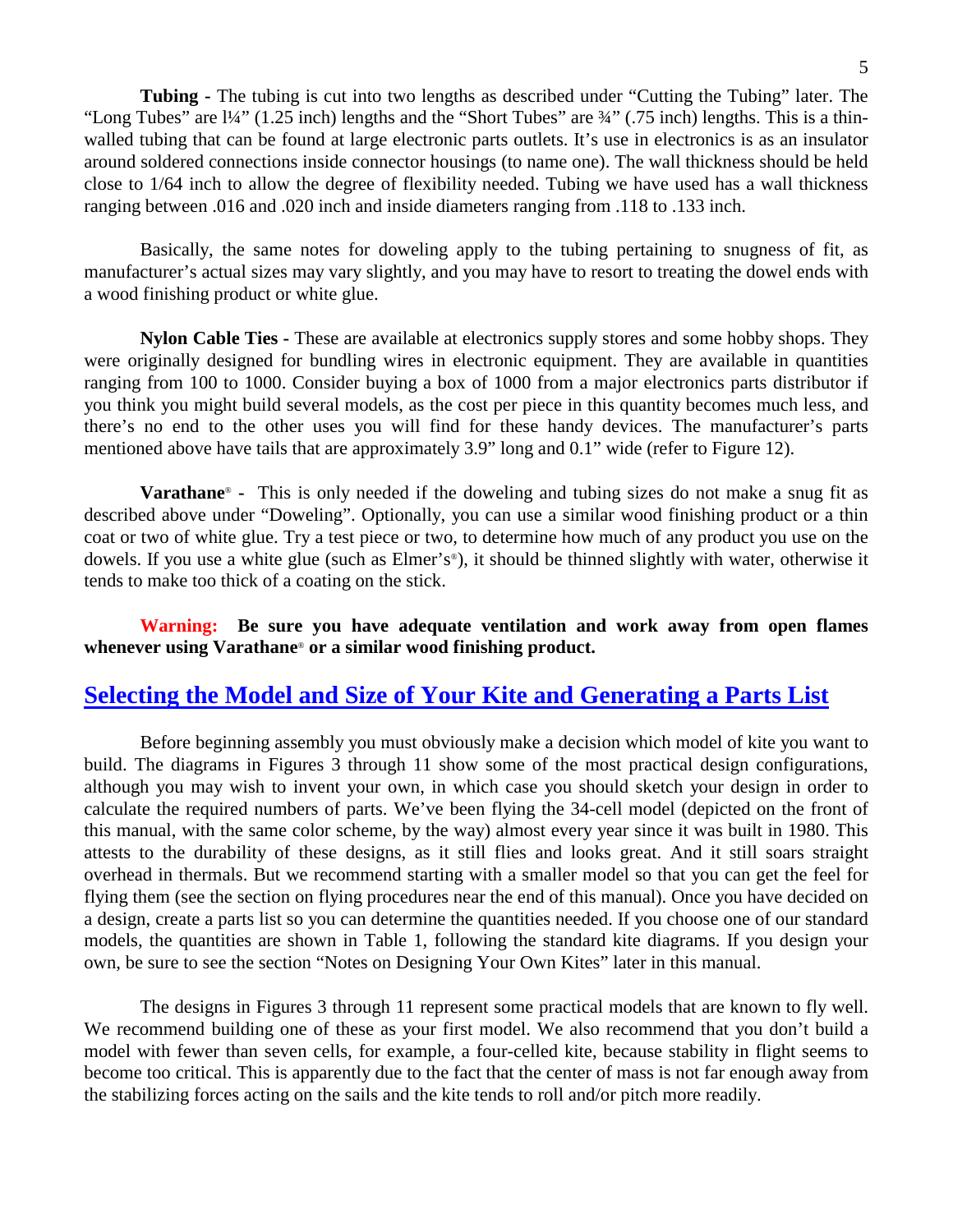<span id="page-7-0"></span> Generally, the larger the kite is, the better its stability. Our very first model was the 28-cell, and it should be noted that stability is so good at this size, it is all but forgotten. Instability seems to become slightly noticeable in kites with under about 16 or 12 cells. Also, keep in mind that, since the parts are interchangeable, you can add or subtract cells on your kites in order to try different configurations and numbers of cells.

#### **Standard Design Diagrams**

 Figures 3 through 11 illustrate several standard models. Each diagram shows the framework of the kite resting on its base (the back side of the kite while in flight) and views it from the front, with the peaks closest to the viewer, in the same orientation as Figure 1. The sails are not shown in these diagrams for clarity, but would be located on each cell as in Figure 1.



Figure 4 - Model 10

connectors at the peaks of the blue cells and the bases of the green cells. Red numbers denote the connectors at the peaks of the green cells and the bases of the red cells. Black numbers denote the connectors at the peaks of the red cells. Although Model 7 and Model 10K have only two layers and hence, have no red cells, the peaks of the green cells are still shown in red.

 Notice that in some of these diagrams the red spreaders may partially or completely hide some of the blue spreaders, so be aware that they exist, as every cell must have a spreader.



Figure 3 - Model 7

 The diagrams are color coded, with blue denoting the sticks forming the back-most layer of cells, green the middle layer of cells and red being the front-most layer of cells (closest to the viewer). Note that the bases of the green cells attach only to the peaks of the blue cells and that the bases of the red cells attach only to the peaks of the green cells. Note also, that Model 7 (Figure 3) and Model 10K (Figure 5) have only two layers of cells, therefore have no red cells in those diagrams.

 The connector types are designated by color coded numbers. Blue numbers denote the connectors on the bases of the blue cells. Green numbers denote the



Figure 5 - Model 10K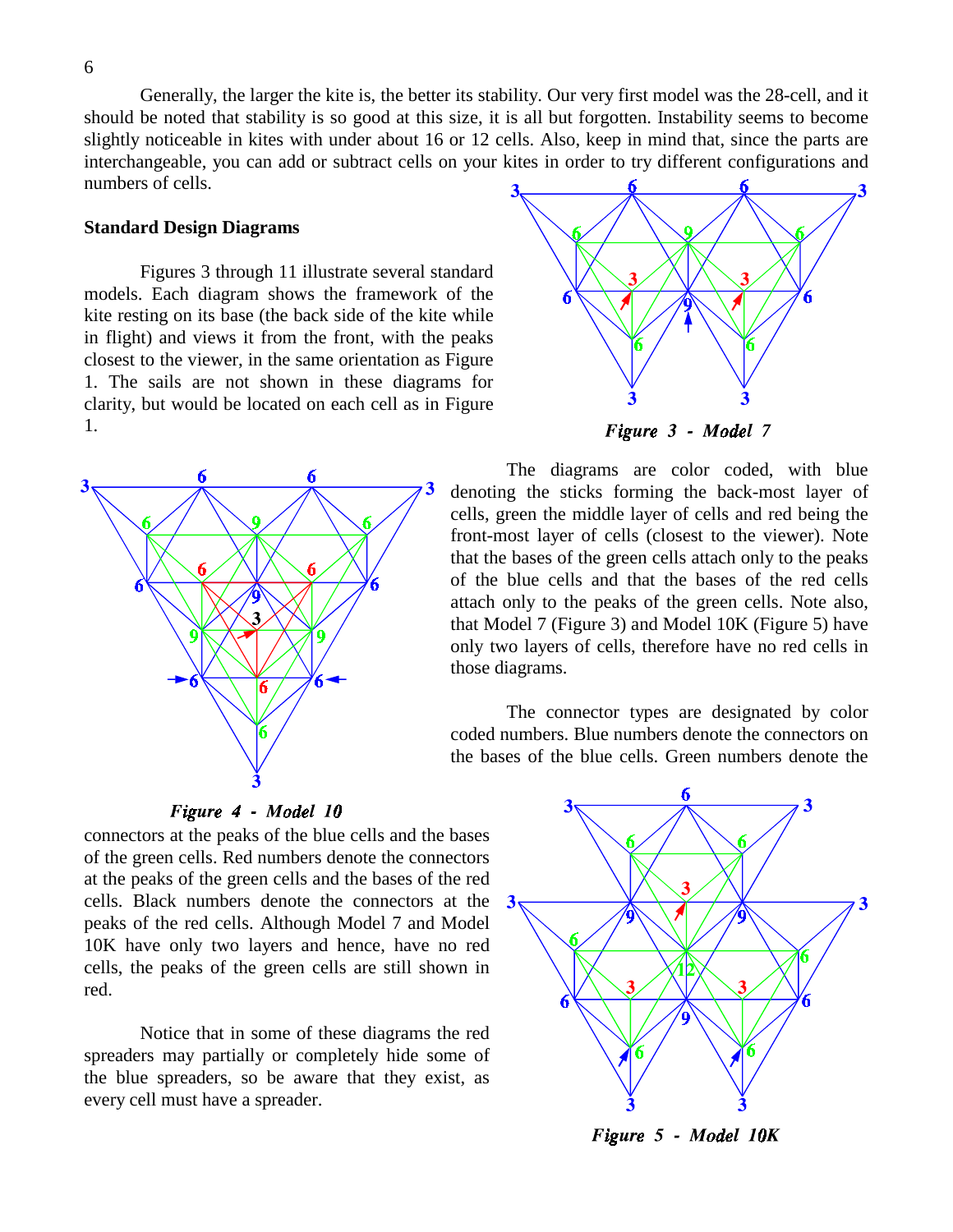To help you visualize the color coding system for the layers of cells, Model 16 is also shown in a perspective view (Figure 8) with a few of the connectors indicated. Compare Figure 7 with Figure 8. Notice that Figure 8 is like viewing Figure 7 from the left side of the kite and slightly elevated. Compare the relative locations of the red cells, the green cells and the blue cells. Note that the black number 3 on the peak of the red cell in Figure 8 is the same point as the right-hand red peak on Figure 7.

 The arrows are bridling points, as will be explained under STEP 8 - "Attaching and Adjusting the Bridle" later in this manual.



Figure 7 - Model 16



Figure 6 - Model 12



Figure 8 - Model 16 Perspective View



Figure 9 - Model 22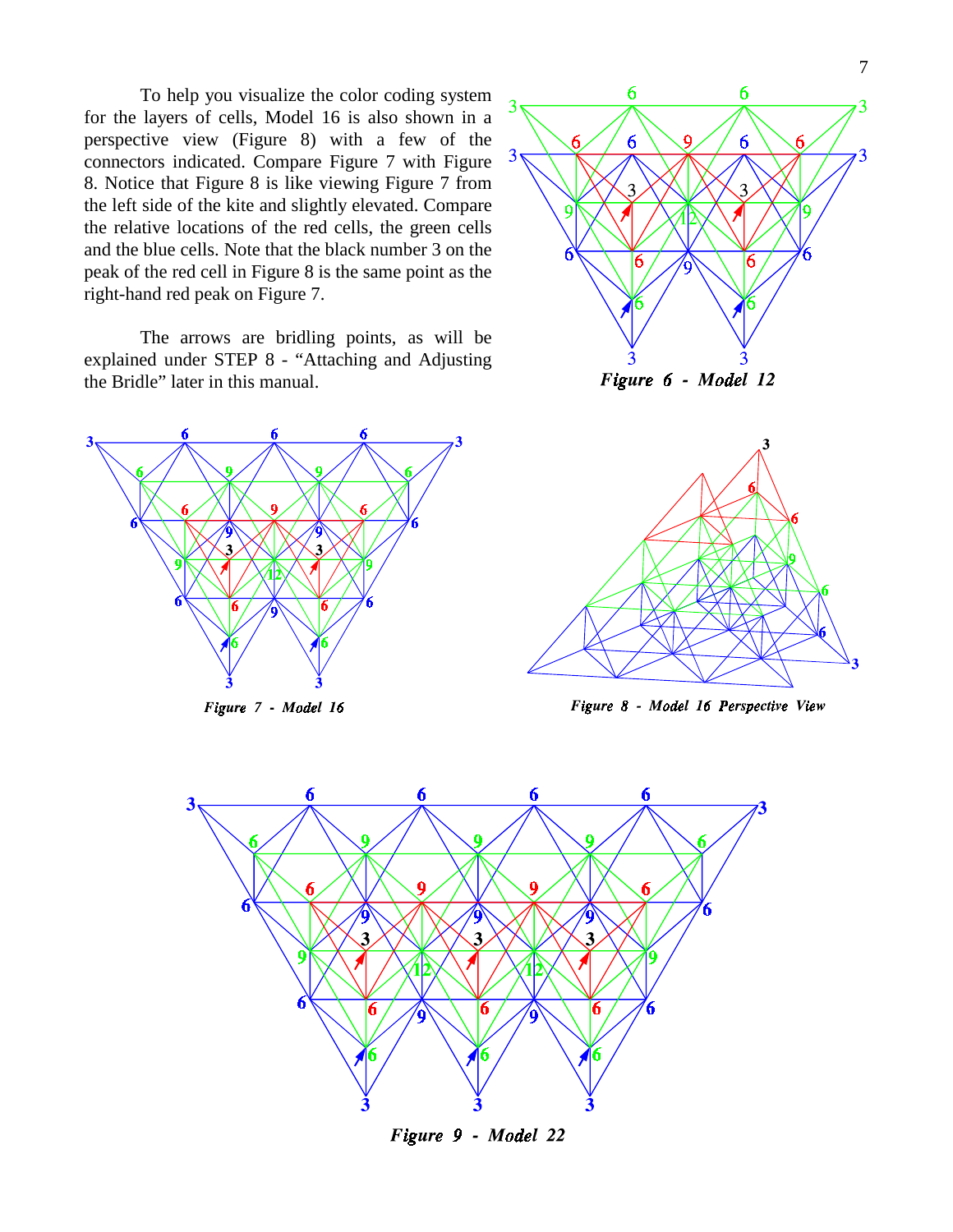



Figure 10 - Model 28



Figure 11 - Model 34

|              |               | <b>Connector Types</b> |       |                |                |              |                    |             |              |
|--------------|---------------|------------------------|-------|----------------|----------------|--------------|--------------------|-------------|--------------|
| <b>Model</b> | <b>Sticks</b> | 3 Way                  | 6 Way | 9 Way          | $12$ Way       | Long         | <b>Short Tubes</b> | <b>Ties</b> | <b>Sails</b> |
|              |               |                        |       |                |                | <b>Tubes</b> |                    |             |              |
| 7            | 42            | 6                      | 8     | $\overline{2}$ | $\overline{0}$ | 38           | 8                  | 16          |              |
| 10           | 60            | $\overline{4}$         | 12    | $\overline{4}$ | 0              | 56           | 8                  | 20          | 10           |
| 10K          | 60            | 9                      | 9     | 3              |                | 54           | 12                 | 22          | 10           |
| 12           | 72            | 8                      | 12    | $\overline{4}$ |                | 66           | 12                 | 25          | 12           |
| 16           | 96            | 6                      | 15    | 8              |                | 89           | 14                 | 30          | 16           |
| 22           | 132           | 8                      | 18    | 12             | 2              | 122          | 20                 | 40          | 22           |
| 28           | 168           | 10                     | 21    | 16             | 3              | 155          | 26                 | 50          | 28           |
| 34           | 204           | 12                     | 24    | 20             | 4              | 188          | 32                 | 60          | 34           |

(Note: Total number of connectors equals number of ties)

### **Table 1 - Quantities of Parts Required for Standard Models**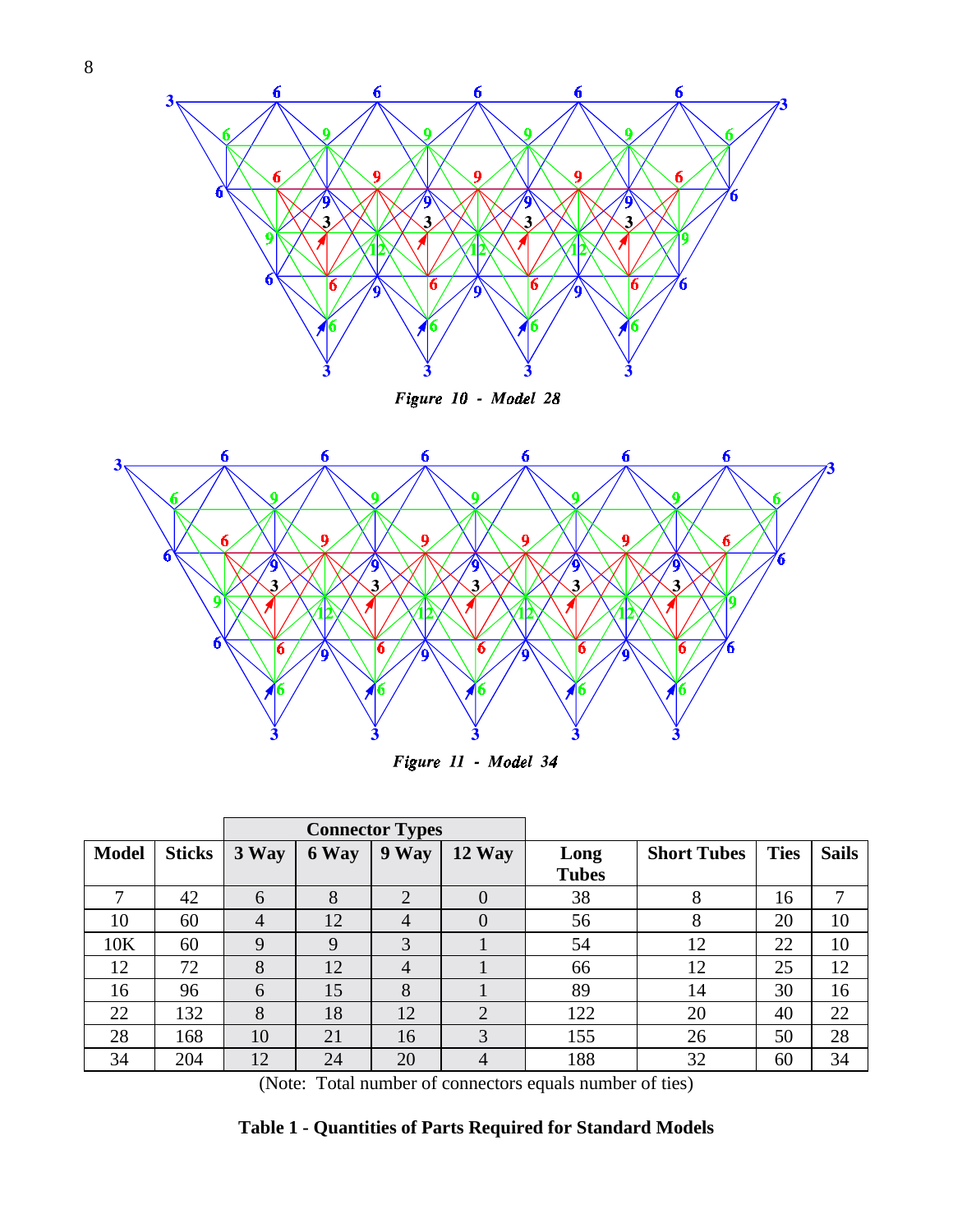#### <span id="page-10-0"></span>**Notes on Designing Your Own Kites**

 If you design your own kite it will become apparent that every cell must be attached to either three or four other cells, otherwise the structure would not be rigid when assembled.

 Draw a diagram similar to the ones in this manual in order to compute the numbers of parts necessary for its construction, especially the connectors. Here's how to calculate part quantities:

Number of sails equals number of cells. Number of sticks equals number of cells times six. Number of ties equals number of connectors. Number of short tubes equals number of 3-way connectors plus number of 9-way connectors. Number of long tubes equals number of 3-way connectors, plus number of 6-way connectors times three, plus number of 9-way connectors times four, plus number of 12-way connectors times six. Written algebraically, long tubes =  $(3$ -way) + 3(6-way) + 4(9-way)  $+ 6(12$ -way). You should be able to get 12 to 14 sails out of a yard of 60" wide Mylar<sup>®</sup> stock. You will need 12 pieces,  $\frac{3}{4}$ " long or 9 inches (.75 feet) of  $\frac{1}{2}$ " wide Scotch® tape per cell.

 You may extend the structure in your own designs to create extra large kites with more than just three layers. The largest size possible for these kites is not yet known, but theoretically a point would be reached when the kite would collapse under its own weight. That would be a very large kite, indeed, since the tetrahedron is such a strong structure.

 As the structure is extended in any given direction, keep in mind that stability will improve along an associated axis, but will decrease along the other axes. In other words, as a rule, major extensions should preferably be done more or less proportionally in all directions. On the other hand, the great inherent stability of these kites does make them quite forgiving in this regard. Remember that these kites lend themselves to experimentation due to the fact that they can be taken apart and the parts can be re-used in a new configuration.

### **Assembling Your Kite**

#### **Summary of Assembly Steps**

- STEP 1. Cutting the Tubing to Length for the Connectors
- STEP 2. Assembling the Connectors
- STEP 3. Cutting the Sticks
- STEP 4. Assembling the Framework
- STEP 5. Making the Sail Templates
- STEP 6. Preparing the Sails
- STEP 7. Mounting the Sails
- STEP 8. Attaching and Adjusting the Bridle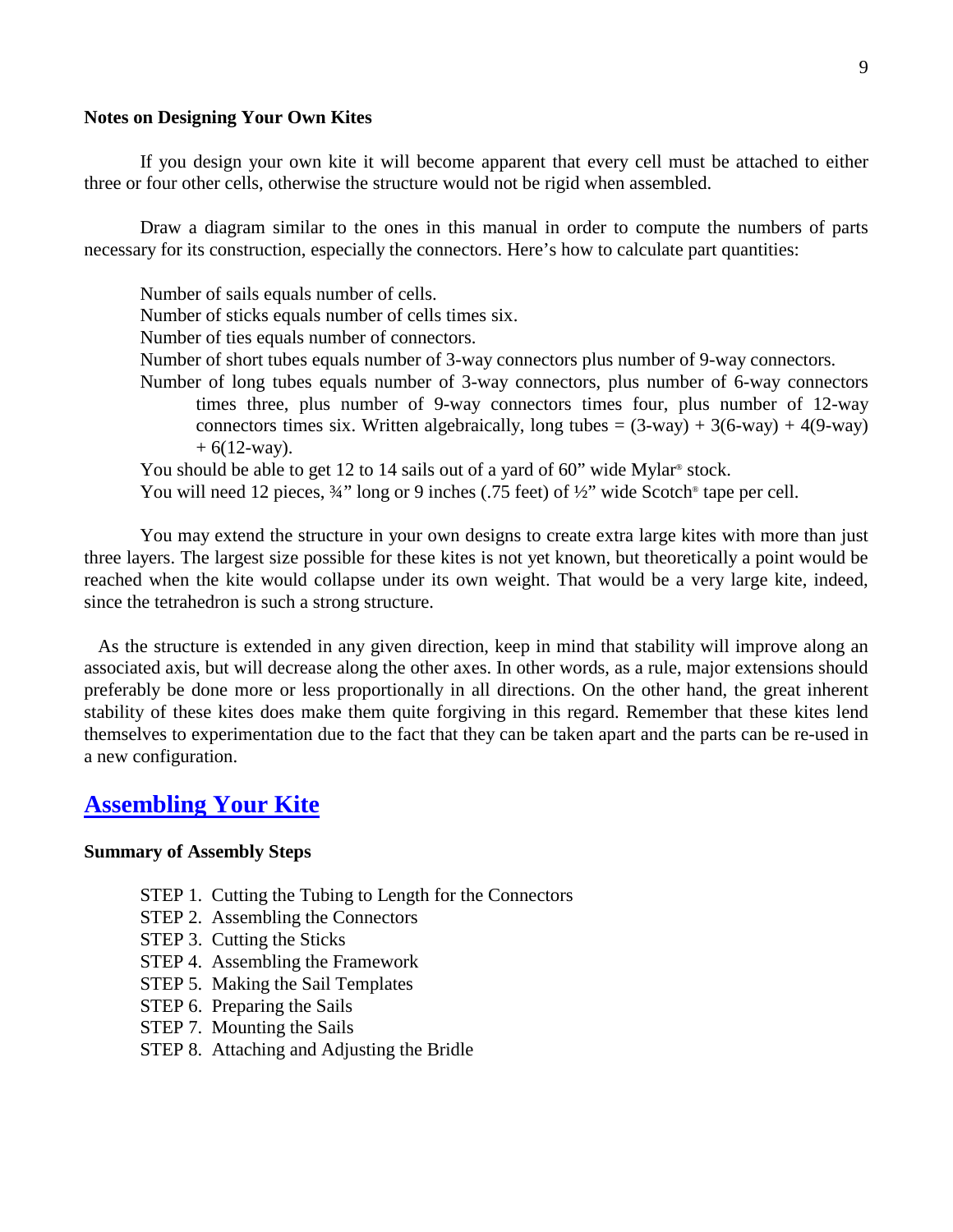#### <span id="page-11-0"></span>**STEP 1. Cutting the Tubing to Length**

Using a straightedge or ruler make a straight line at least  $1/4$  inch long on a suitable surface such as a scrap of 1x4" or 2x4" (you can use the same piece described later under "Cutting the Sticks" if you like). Make a perpendicular mark across this line and carefully measure and make another mark  $\frac{3}{4}$  inch from the first mark. Also, make another mark  $1/4$  inch from the first mark. To cut the tubes, line up the end of the tubing with the first mark and lay the tubing straight along the line. Then cut the tubing at the ¾ inch or l¼ inch mark to make either a short or long tube. Cut the tubing using an X-Acto knife or other very sharp knife. Be careful to cut the ends squarely, first positioning the tubing and the knife, then pressing straight down. Cut the required number of short tubes  $(34 \text{ inch})$  and long tubes  $(1\frac{1}{4} \text{ inch})$ . Cut the long tubes first since they can be trimmed to make a short tube in the event of an error.

#### **STEP 2. Assembling the Connectors**

 The kite uses a system of wooden dowels held together by flexible connectors made from the tubes cut in Step l. The connectors into which the dowels are inserted and held in place by friction are of four types: three-way, six-way, nine-way and twelve-way. They join together respectively, three, six,

nine, and twelve dowel ends at the connection point where they are used. The tubes are held together with a Nylon tie to form the connectors. A long tube  $(1/4$  inch) makes two connections in any connector. A short tube makes a single connection in connectors with odd numbers of connections (three-way and nine-way). Thus, the three-way connectors are made from one long and one short tube, the sixway connector uses three long tubes, the nineway connector uses four long and one short tube and the twelve-way connector is made from six long tubes. Figure 12 illustrates the assembly of a 3-way connector. The 6-, 9- and 12-way connector assemblies are the same except for the numbers of long and short tubes.



Figure 12

 During assembly the ends of all tubes are lined up evenly and the nylon tie is positioned at the center of the long tubes. In three-way and nine-way connectors the short tubes are lined up with one end. In the nine-way connector be certain the short tube is on the outside of the bundle of long tubes so the tie can firmly hold it in place, rather than having to rely on just the friction between the tubes. Note that the ties are ribbed on one side along the tail. This side must face inward toward the tubes in order for the tie to work properly. The tail of the tie is inserted through the head. This is a one-way operation, that is, when once started, the tie can only be tightened and can't be taken apart except by cutting.

 Begin by starting the tail through the head of the tie. Cinch the tie loosely at first so you can insert and line up the tubes and center the tie. Then cinch the tie tightly using a pair of pliers to pull the tail of the tie while holding the connector in the other hand. If you pull too hard you might break the tail off the tie. If this should happen, it is best to replace the tie even if it seems to be holding, because the tie may have been weakened. Trim the tail of the tie flush with the head using fingernail clippers.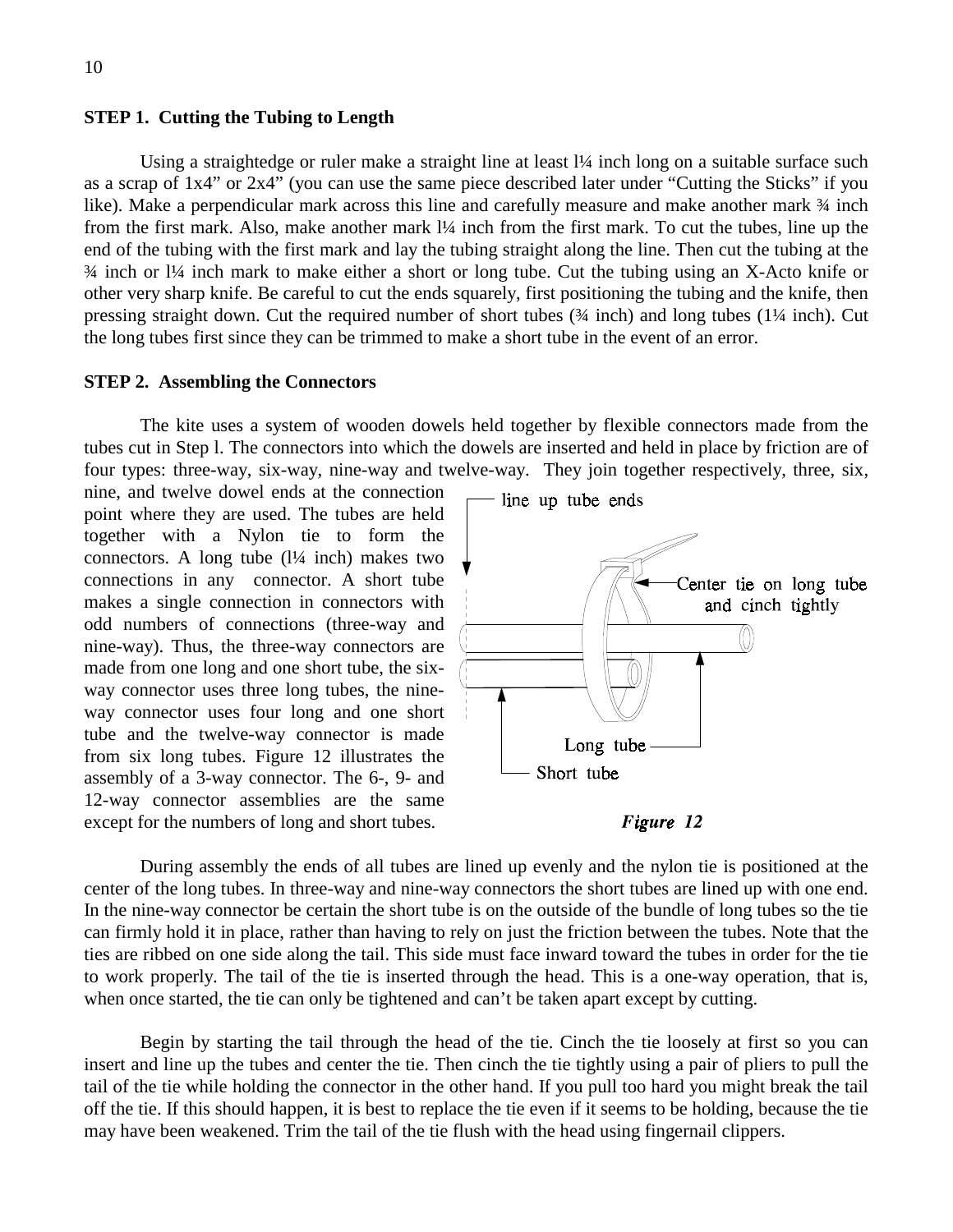#### <span id="page-12-0"></span>**STEP 3. Cutting the Sticks**

 The 1/8" hardwood doweling usually comes in three or four foot lengths and must be cut to exactly one foot lengths. The best method is to make a jig for quickly measuring. Use a length of 1x4" or 2x4" scrap wood, a little longer than 1 foot and attach a small piece of wood near one end for use as a stop. Draw a pencil line (at least 1 foot long) along the wood to use as a guide. Measure and make a mark exactly one foot from the stop across and perpendicular to this line.

 To cut the dowels, hold them against the stop and along the line and put the blade of an X-Acto knife across the dowel at the 1 foot length mark. Apply a little pressure with the knife as you roll the dowel in order to score it all the way around. Once scored, the dowel can be cleanly and easily snapped off at the score without wasting any length.

 The size of the PVC tubing may not allow for a good fit. In the event that the doweling and tubing do not make a snug fit, the dowels may need a coat or two of Varathane® or similar wood finish product or white glue such as Elmer's® (thinned to a proper consistency with water), on their ends. (See "Doweling" and "Varathane®" under "Notes on Selecting Materials".) To apply, dip one end of the sticks about one quarter of an inch into the finish and stand the sticks, wet ends up and apart from each other in a tin can or jar to dry. Then repeat for other ends. 20 to 30 dowel ends can be done at once (more if you use more cans or jars).

3

#### **STEP 4. Assembling the Framework**

 For purpose of demonstration this step will show the assembly of the 10-cell model. Other models are similarly constructed.

 Figures 13, 14, and 15 show the framework in layers of cells, in order from the back of the kite to the front. In Figure 14 the green numbers indicate connectors that are the same green numbered connectors shown in Figure 13. Likewise, the red numbers on Figure 15 indicate connectors already in place after assembly of the section in Figure 14. The



entire assembly can be visualized as Figure 15 attached to the peaks on



Figure 13

Figure 14, which in turn is attached to the peaks on Figure 13.

 When inserting a stick into a connector be sure to push the stick into the tube as far as possible toward the tie at the center of the connector. Also, try to pick a tube end that allows the most direct connection for the final direction of the stick, that is, avoid crossing the tubes over one another. You may



Figure 14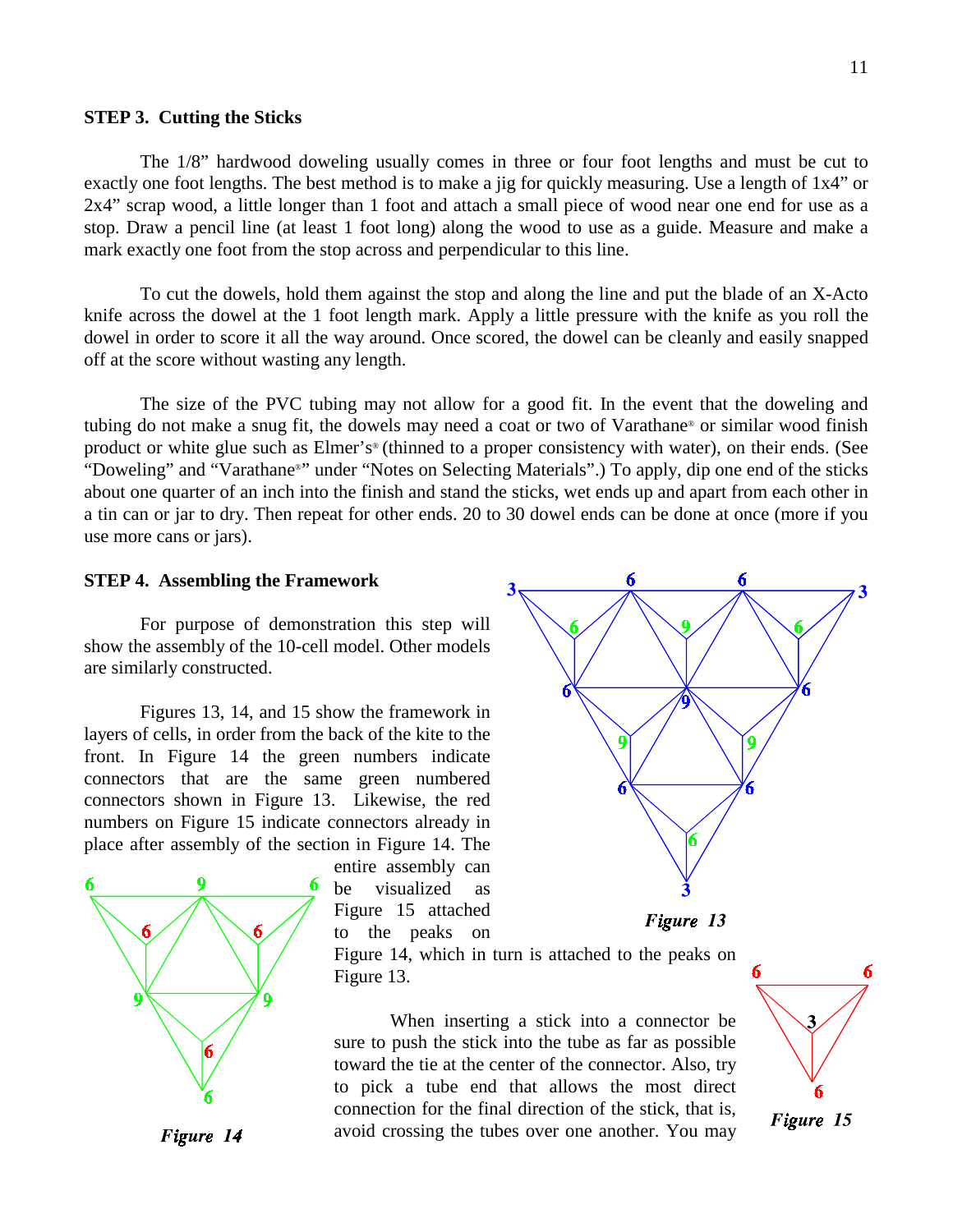have to remove some sticks and reroute them to different tube ends in some connectors, especially the larger 9-way and 12-way connectors in order to obtain the best and most direct fit. In the 9- and 12-way connectors you should expect a compromise on one or two tube ends, that is, they will have to bend a bit around the body of the connector a bit, thereby not allowing the stick to be inserted quite as far as the others. This is normal and will work just fine, but if you find that more than two tube ends on a single connector are distorted, you should definitely rearrange the connection.

 Removal of a stick is made easier by pushing the tube end back off the end of the stick. If you only pull the stick the tube distorts and tends to grip the stick more tightly like "Chinese handcuffs". It is advised that you make a tool for stick removal as described earlier in "Doweling" under "Notes About Selecting Materials".

 The assembly in Figure 13 consists of six tetrahedral cells that form the back side of the kite when in flight. Remember, you are viewing the structure as in Figure 1, therefore, during assembly, the base of each cell is the triangle formed by its spreader stick and the left and right trailing edge sticks. Assemble these six triangular bases first using the indicated type of connectors. Then form the peak of each cell by adding the spine and the left and right leading edge sticks and using the indicated connectors. The peaks thus formed are then connected to the sticks that form the bases of the three cells shown in Figure 14. Next, add the sticks and connectors that form the peaks of the cells in Figure 14. Then as before, add the sticks that form the bases of the cell in Figure 15. Then complete the frame by adding the sticks and connector that form the peak of the cell in Figure 15.

 Carefully check the frame assembly and if necessary, reroute and exchange tube ends to obtain more direct connections to the sticks before mounting the sails.

 **Note:** You might be tempted to make the sails first and mount them during assembly of the frame, but we strongly recommend that the frame be assembled and checked completely first. Re-routing sticks to the connectors is much easier without the sails in place.

#### **STEP 5. Making the Sail Templates**

 You will need two templates for the sails. One is used to cut the sails to the proper shape and size. The other is used as a jig for folding and taping the sail edges to form channels for the sticks at the leading and trailing edges of each cell in the kite.

 Two patterns are provided with this manual and are used to create the Sail Cutting and Sail Taping Templates. Since both templates are symmetrical in the horizontal and vertical axes, only one-quarter of the template's shape need be provided in order to lay them out. (This also allows us to provide full scale patterns on 8-1/2 x 11" pages.)

 The procedure for laying out and cutting both templates is basically the same. The Sail Cutting Template construction will be described here first. The Sail Taping Template



#### <span id="page-13-0"></span>12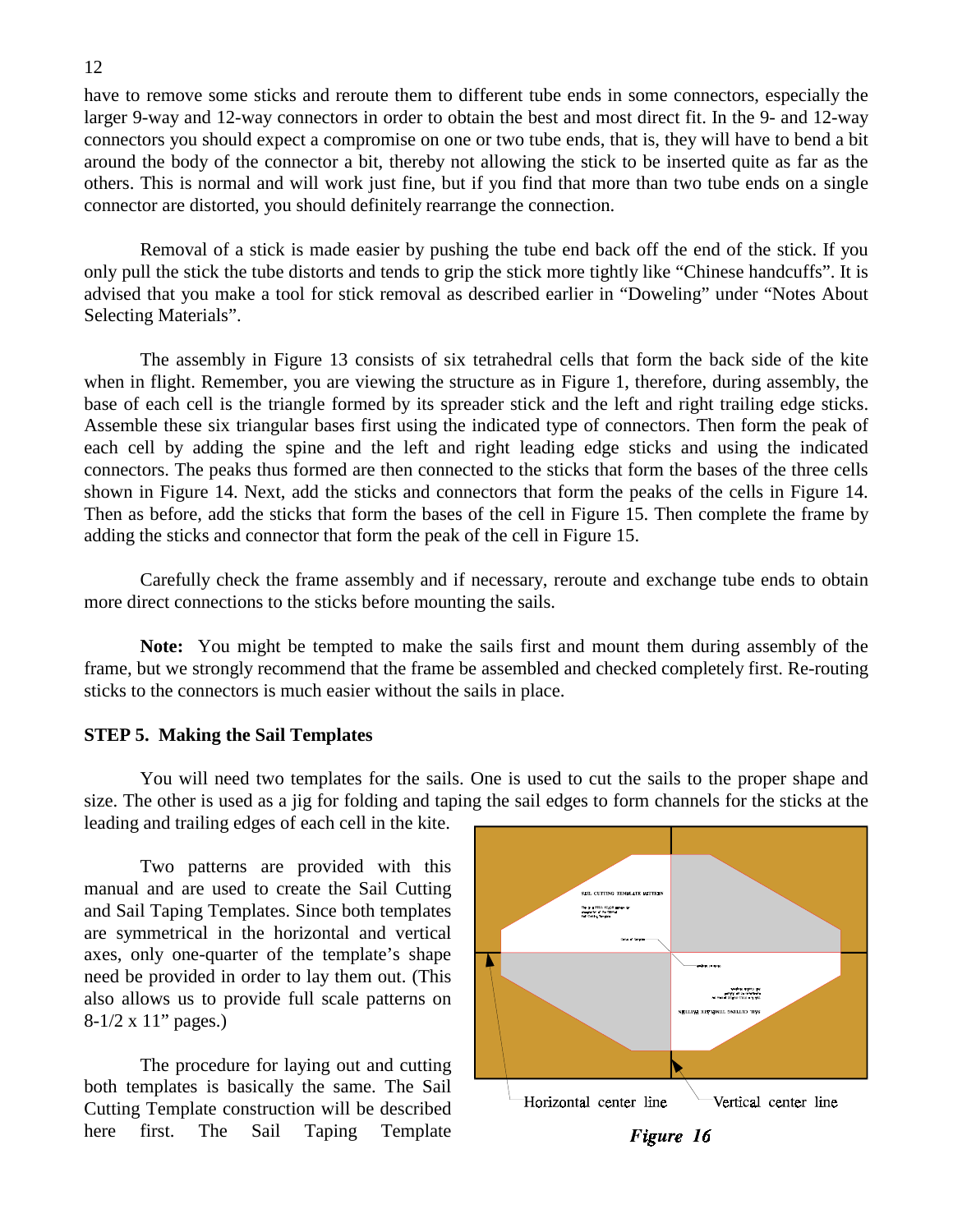<span id="page-14-0"></span>construction is the same with two exceptions; it requires eight notches (two along each of its edges) and a hinge, described below.

 Begin the Sail Cutting Template by marking two center lines, horizontally and vertically, on the cardboard stock. Make sure these lines intersect exactly perpendicular (90°) to each other. This intersection becomes the center point of the template. Cut out the pattern provided along the lines that mark its perimeter. Next, place the pattern on the cardboard and position it so that the corner marked "Center of Template" is at the intersection of the center lines and the edges of the pattern are lined up with the center lines. Then, holding the pattern in place, mark all the corners of the pattern. Using a straightedge, connect these points to create an outline of the pattern on the cardboard. Flip the pattern over as required, to mark the points for the remaining three quarter sections and again draw lines connecting the corner points to complete the full size template outline. Figure 16 shows the cardboard stock with the template pattern in the four positions. The shaded pattern positions indicate the reverse side of the pattern. The center lines are also indicated. When you have finished marking the full outline, cut the template out of the cardboard. The Sail Cutting Template is finished at this point.

 Lay out and cut the Sail Taping Template in the same manner described above for the Sail Cutting Template. The only difference being the extra cuts to make the notches along its edges.

 For the Sail Taping Template, a hinge must be created along the longer (horizontal) center line, for the purpose of removing the Mylar® sail once it has been taped (see "STEP 6. Preparing the Sails"). To make the hinge, cut the Sail Taping Template in half along the long center line and tape the halves back together again to form a sturdy hinge. Be sure the edges are tight against each other and the ends of both halves are aligned when making this hinge. If you use care, you may cut the template not quite all the way through, ensuring a perfect hinge. If you do this, be sure to reinforce the hinge with tape. You may choose to use a heavy duty tape such as duct tape or packaging tape to make a stronger hinge.

#### **STEP 6. Preparing the Sails**

 Lay the Sail Cutting Template over the Mylar® stock on a suitable surface and cut around the perimeter with an X-Acto knife. If you wish, you can try cutting more than one sail at a time, but be sure to maintain ample pressure on the template to keep the Mylar® from slipping out of place. In fact, the Mylar slips so easily we recommend you cut one at a time to keep the edges even.

 The sails are held in place on the frame of the kite by forming their edges into channels through which the sticks pass. Using the Sail Taping Template, the edges are folded and taped in three places on each edge forming the channels. Carefully center the template on the sail, hinged side down against the sail, and fold one of the edges of the sail up and over the template. Apply one piece of tape  $\frac{3}{4}$ " in length at the center tape cut-out of the template. Next, tape the opposite edge (the edge parallel with the first) at its center tape cut-out, keeping the sail material just taut. Repeat the process for the remaining two edges of the sail. Then apply tape at the remaining four cut-outs and the four places near the "sharp" (acute) corners of the sails. These tape placement points are indicated on the Sail Taping Template Pattern that was originally used to lay out the template. Remove the sail by folding the template and sail along the hinge of the template. This allows the sail to slide off the template.

 **Note:** The tape for the sails should be cut before beginning the taping process and made readily available by lightly sticking the pieces on the edge of a drinking glass or cup. In this manner the tape is ready to apply with one hand while the fold is held in place with the other hand. See the following note.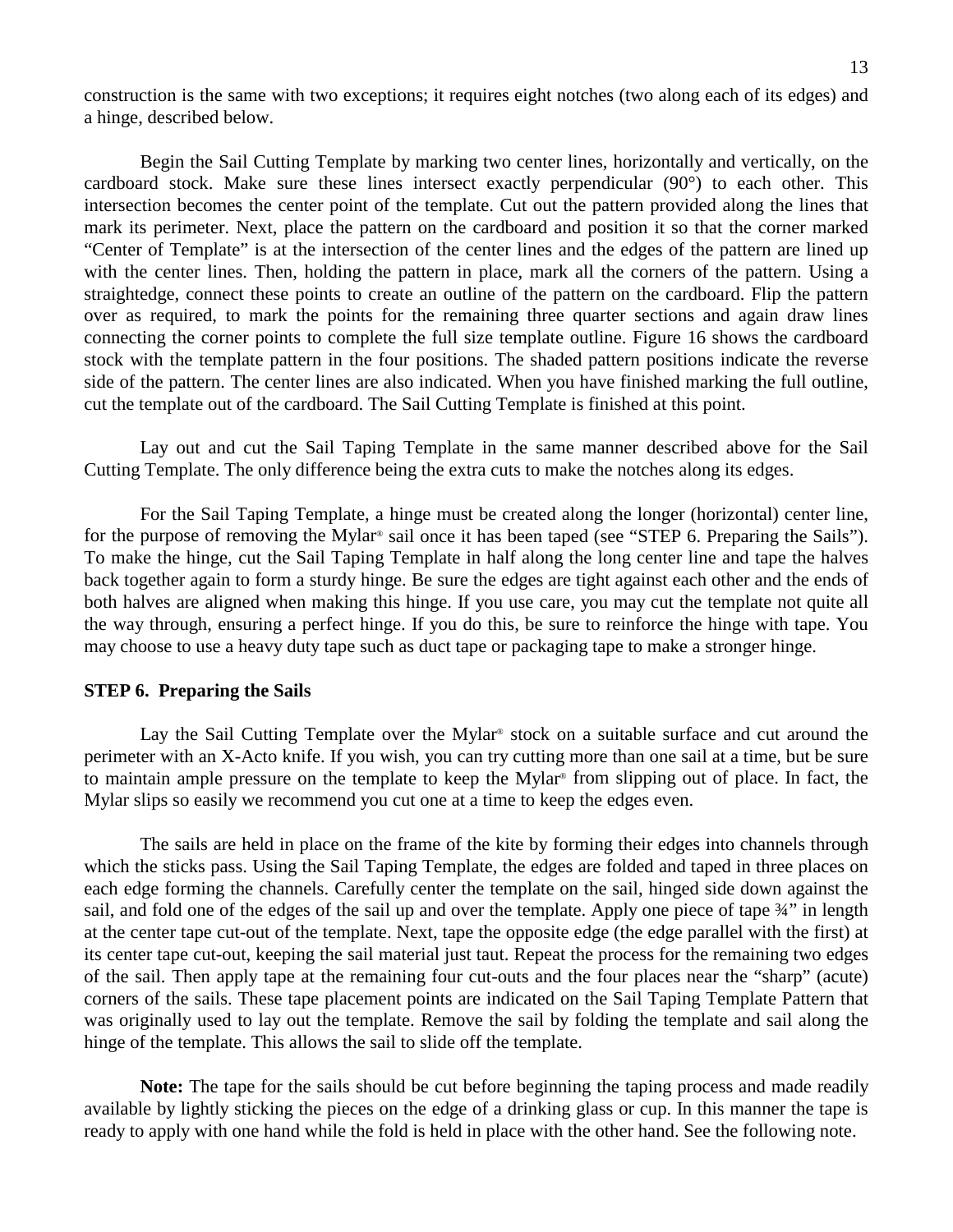<span id="page-15-0"></span> **Note:** An excellent method to achieve uniformity of the tape size and ease of tape cutting and dispensing is to use a standard 10" square cake cooling rack and run long strips of tape perpendicularly across the wires of the rack. (The rack we use has wires spaced at about  $11/16"$  - close enough to  $\frac{3}{4}$ ".) The tape can then be rapidly cut into many uniform pieces by running an X-Acto knife across the tape strips and along, and against, the same respective sides of each of the wires. The tape pieces are then easily taken from the rack as needed.

 Take care in this step to tape the sail edges squarely, neatly and uniformly. Place the tape the long way along the sail edges. At first glance, you might not think this is enough tape to hold the sail edges, but our oldest kites (18 years, as of 1997) are still holding together! If a tape does fail, it is a simple matter to replace it while on the kite.

#### **STEP 7. Mounting the Sails**

 The sails are mounted by running the leading and trailing edge sticks through the respective leading and trailing edge channels of the sail.

 The easiest method for installing the sails is simply to remove the leading and trailing edge sticks one at a time and slide them into the sail channels and then reconnect the sticks to the frame. Start by unplugging the ends of the two leading edge sticks where they meet the spine (at the peak of the cell). Slide the sail onto one leading edge stick, then the other, being certain that the sail passes in front of the spine. Then re-connect these two sticks. Next, remove one of the trailing edge sticks, slide it through the respective channel of the sail and re-connect it. Do the same with the remaining trailing edge.

 Here's another method that requires good dexterity and lots of patience and practice. This method requires that only one end of each of the edge sticks be unplugged and may just serve to frustrate the builder. It's a bit tricky, but I've included it for those who wish to try. To mount a sail on any cell of the fully assembled framework, disconnect the ends of each of the leading and trailing edges where they connect to the spine. Fold the sail in half along its long axis (the same axis that is hinged on the sail taping template) such that the taped side becomes the inside. This brings the leading and trailing edge channels close together. Now bring together the loose ends of the leading and trailing edge sticks for one side of the cell and guide them a short distance into the respective channels on the sail (easier said than done!). Similarly, guide the sticks on the other side of the cell into the respective channels on the other side of the sail (be sure the sail goes in front of the spine!). The sail will be rather bunched up at this point. Work the sail onto the sticks on both sides until they are all the way on, spreading the sticks apart as you go. Then reconnect the sticks into their connectors. As you do this step you will notice that the sail may have to be tugged here and there in order to get it in the proper position to allow the sticks to be reconnected. Also, the sail tends to slightly adhere to the connector tubing on the spine when it is nearly installed and you may have to wrestle it around a bit. We recommend the first method be used, since this second method only becomes a real time-saver after much practice, and the time saved is not very substantial.

 Repeat the process (whichever you use) until all the sails are installed. At first it may appear that the sails on cells near the center of the kite might be more difficult to install. In reality it is only slightly more difficult to work on the inner cells, and not really a problem. You may find it easier to install the sails on the more central cells first and work your way towards the outside, but this is not required, as any sail may be installed or removed anywhere on the kite, at any time.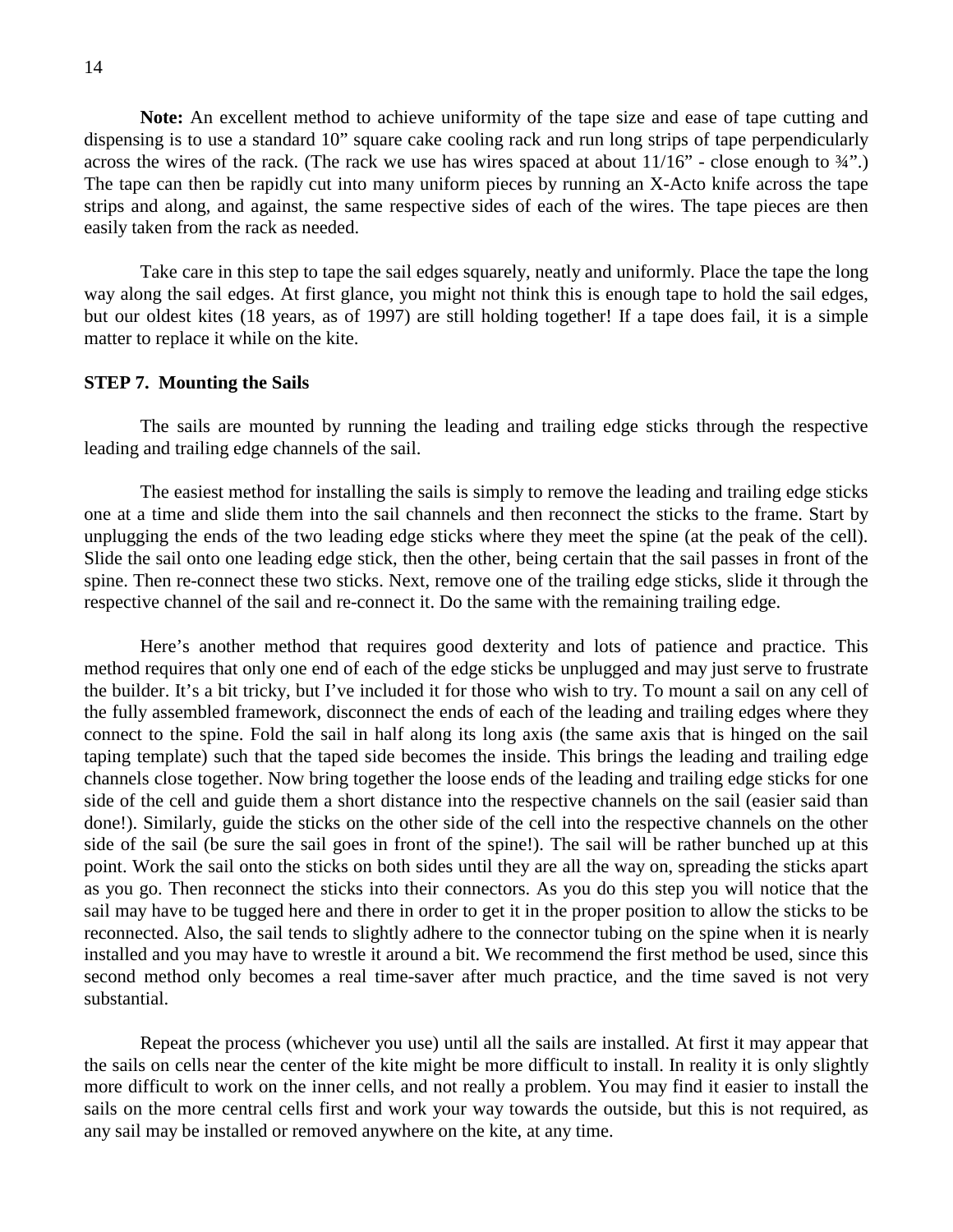#### <span id="page-16-0"></span>**STEP 8. Attaching and Adjusting the Bridle**

 The bridling system varies on the different standard models. In general, the peaks of the forwardmost cells and the points two spine lengths down from those peaks are used as bridling points, as shown in Figures 3, 6, 7, 9, 10 and 11. The only exceptions to this among the standard models are Models 10 and 10K, which will be described later.

 Admittedly, experimentation has been limited on TetraLite tetras, but this is simply because not much adjusting has been required in order to achieve good results. On our initial kites, usually the bridle did not require further adjustment from the original guess! Please don't be discouraged by the ramblings of this section on bridling, as it's mostly just our thoughts on the subject. In practice, even without these thoughts to go on, the average kite builder will have little or no trouble settling on a bridle configuration that works.

 Bridling is quite forgiving on tetrahedral kites. On the smaller models it becomes a bit more critical as far as the "angle of attack" is concerned. The angle of attack is the angle of the spines relative to the ground and is determined by the length of the upper bridle legs compared to the lower bridle legs. Making the angle of attack adjustable is recommended and may be accomplished by using a bridle configuration as will be described for the Model 34.

 One commonly held idea is that a tetrahedral kite need only be bridled on the leading peaks. This may be true of most tetras due to their (usually) excessive weight that keeps the lower part of the kite down, but experimentation with TetraLite kites has shown that these lightweight models need more control of the angle of attack by forcing the bottom down into the wind by using additional lower bridle points. Also, they become susceptible to nosing over into a headlong dive without lower bridle legs. With lower bridle points, a nose-dive can be checked by increased tension on the flying line.

 As a guideline for bridling, suggested bridle points have been marked with arrows on Figures 3 through 7 and 9 through 11 for the standard models. Upper leg bridle points are denoted by red arrows and lower bridle points by blue arrows. The bridle legs are simply tied around the center of the corresponding connectors. This may be done by making a loop on the end of the bridle leg line using an overhand knot and then passing it around the connector and feeding the other end of the line through the loop.

 The following representative bridle configurations have been shown to work very well, and can serve as a general guide. Other models can be bridled similarly. Bridling must be done with the kite fully set up to be certain that the tension is even between each bridle leg. Keep in mind that these examples are not the only ways to achieve a good bridling system.

**Model 7** - Attach three bridle legs at the points indicated by the arrows on Figure 3. Tie them together at a point that results in the two upper bridle legs having a length of 26 inches each and the lower leg 42½ inches from the respective points of attachment.

**Model 10** - Make the upper leg 29 inches long and the two lower legs 47 inches long, attached to the points indicated in Figure 4.

**Model 10K** - Make the upper leg 29" and the two lower legs 39" in length attached to the points shown in Figure 5. This model is a bit different from the others, in that it has three peaks, two of which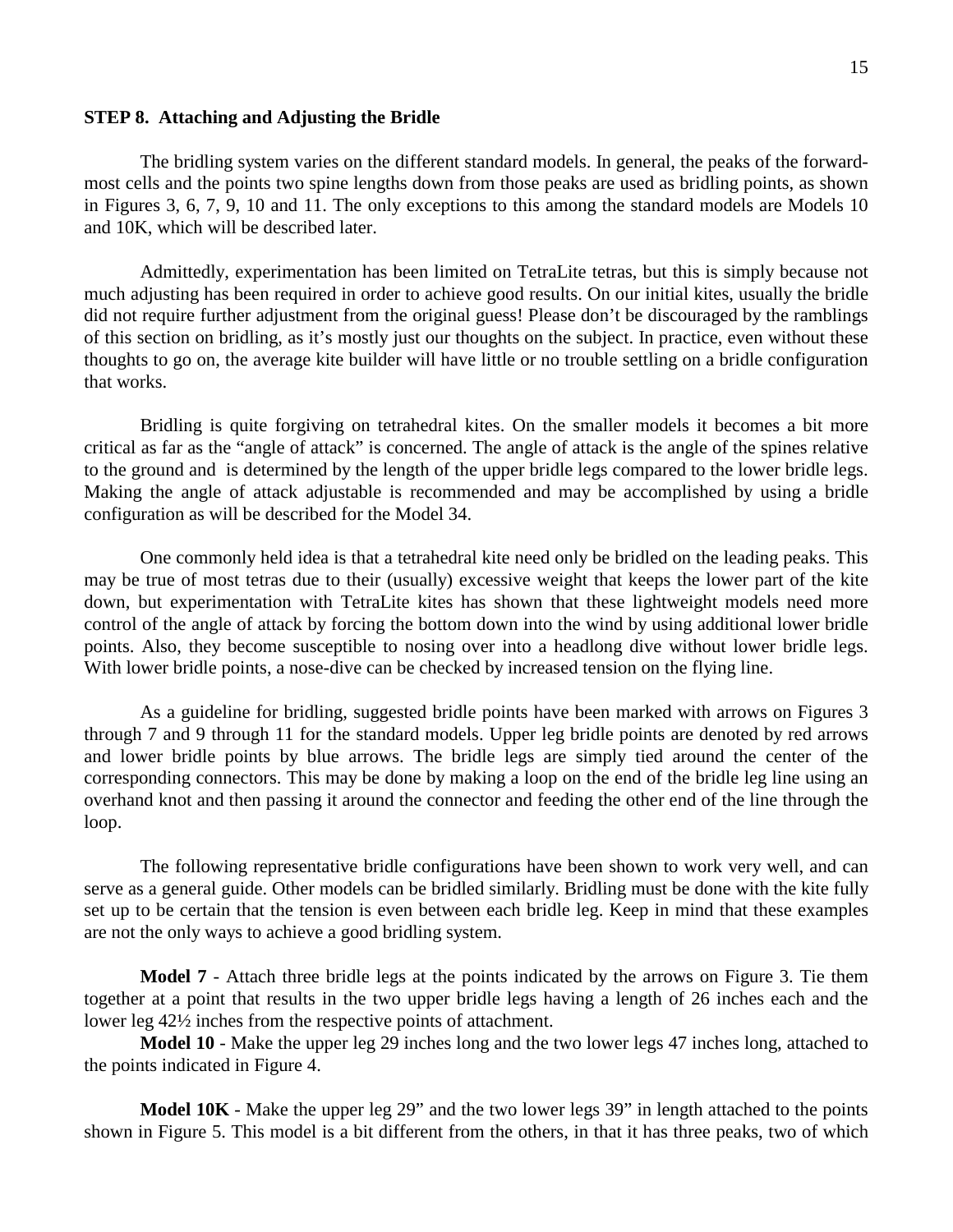are on a spinal plane in front of the other peak. If you are considering a design of your own, this kite represents a novel configuration. In case you've been wondering what the "K" in the model number stands for, it was called that because its shape suggests a keystone.

**Model 12 -** Using the bridle points shown in Figure 6, make the upper legs 37" and the lower legs 49" long.

**Model 16 -** This is basically the same kite as the Model 12, with four cells added along the upper rear of the kite. The bridling may be done in the same manner.

 Models 22 and 28 are mentioned following Model 34, since only the length and number of bridle lines are different. The procedure is basically the same.

**Model 34** - The following is an example of an adjustable bridle: Start bridling this kite by cutting and attaching ample lengths (7 feet or more) of bridling line to each of the ten bridle points shown in Figure 11. Mark the two upper bridle legs that are attached to the left-most and right-most peaks with a felt pen at 52". Then bring the five upper bridle legs together, maintaining equal tension on all five, to the point where the marks intersect and tie them together using a simple over-hand knot. This is not as easy as it sounds. The best way to do it is to start by grasping all five lines between your thumb and index finger on one hand, then with the other hand pull the marked legs in the required direction to bring the marks together next to your fingers. Then pull the remaining legs to take up the slack until the tension is equal on all five legs between the peaks and your hand. Now the knot must be tied exactly on the marks. With the tension correct you can move your hand toward the kite to relieve the tension on all five lines. Then, keeping the lines in their relative position by holding them together with your other hand near the marks, slide your first hand along the legs towards the kite, so you have enough room to work with the lines at the marks. This operation usually takes a few tries to get the tension equal, and it might be helpful to have someone help you to tie the knot. In any case, tie the knot firmly but not so tight that you can't undo it. Then check the tension and , if it is not equal, untie the knot and adjust the lines until they are even. (It gets a little easier every time you do it.)

 Do the same for the lower bridle legs, marking the left-most and right-most legs at 65". After you have both the upper leg and lower legs tensioned and tied tightly, trim of the excess lines at a point about three inches from the knots (you'll need this extra length to tie another knot on both bundles of line).

 Now we'll create the adjustable part of the bridle. To do this, tie a length of the type of line you'll be using for your flying line (30# test minimum is recommended) as close as possible to the knots on both upper and lower bridle legs, such that the finished distance between the two original knots are 8 to 9 inches apart. Next, make a loop of the same type of flying line. The size of this loop is not critical, but should be a minimum of about 6" inches long when pulled into a straight line. Put this loop around the line segment tied to the bridle legs and pass it through itself. To secure this loop to any point along the line segment, snug the loop down on the line and then grasp both sides of the loop and pull them apart until the line segment kinks and pops into a knot. You are now ready to attach your flying line to the loop using a swivel. To adjust the bridle, undo the adjusting knot by pulling on the line segment on each side of the loop. This pops the knot back out, allowing you to slide the loop along the line segment.

**Model 22 -** This kite may be bridled like the Model 34, except mark the upper legs at 41" and the lower legs 55".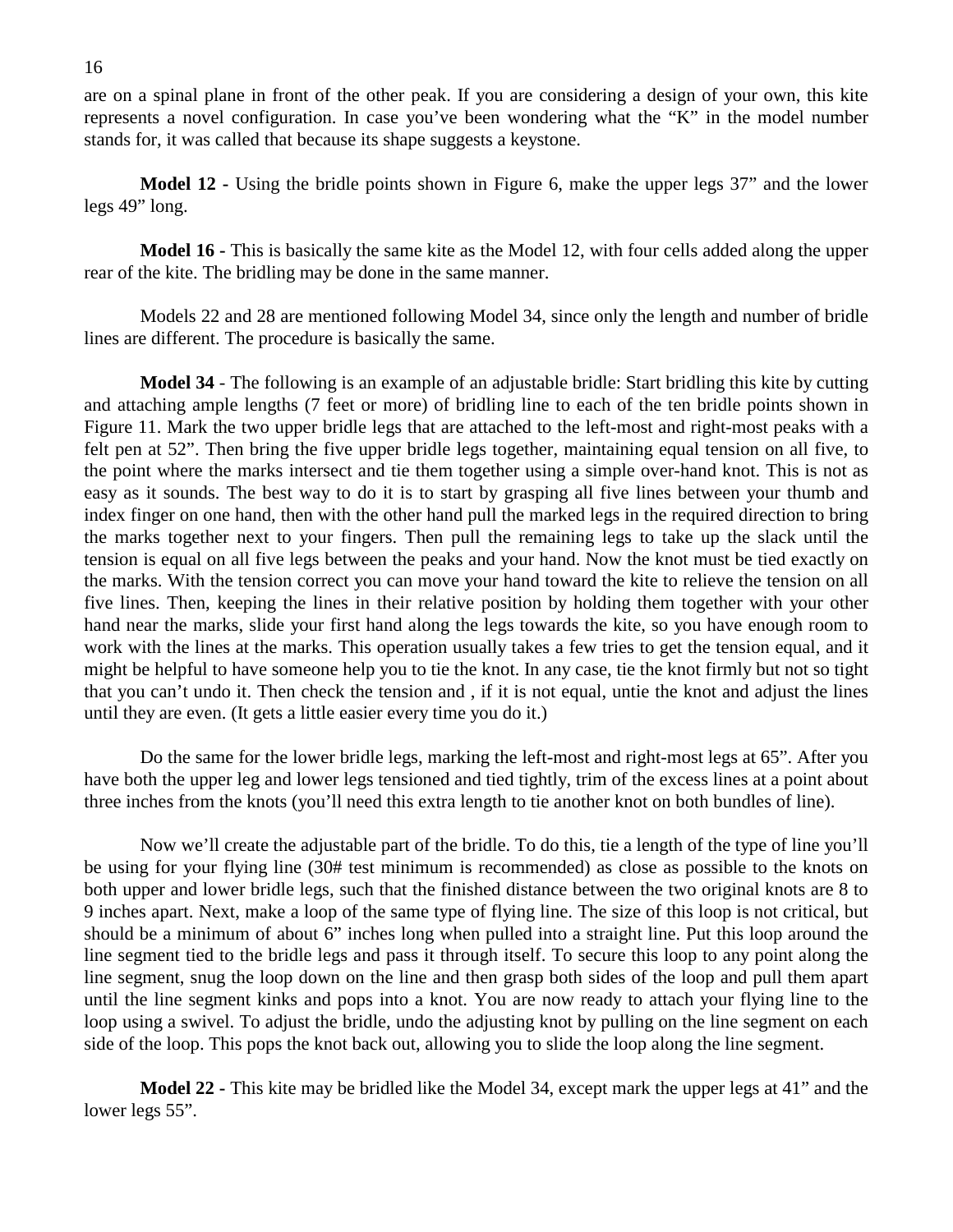<span id="page-18-0"></span> **Model 28** - This kite may be bridled like the Model 34, except mark the upper legs at 47" and the lower legs at 61".

 As a general guideline for the smaller models (under 22 cells), the point where the upper bridle legs come together should be between 25" and 40" from the central peak (or central two peaks in the case of kites with even numbers of peaks). The lower bridle legs must, of course, be of a length that will ensure a reasonable angle of attack.

 Another good guess for most tetras is to aim for a flying line attachment point that causes the upper bridle legs to angle about 20° below the plane formed by the peaks and their associated spreaders and trailing edges when the bridle is held taut. The flying line attachment point should be between 3½ to 4½ feet from the nearest central peak.

 Don't be afraid to experiment with the bridling. We encourage you to try different bridle systems. As previously mentioned, these kites are quite forgiving when it comes to bridling. You stand a fair chance of improving any of the above configurations, if you spend some time experimenting. But also remember, "If it works, don't fix it!"

## **Flying Your Kite**

#### **Setting Up the Kite**

 After completing the assembly you will probably have to collapse the kite to transport it to your flying location (or just to see the collapsible feature in action). See the following note and "Collapsing the Kite".

 **Note:** When setting up or collapsing the kite, access to the spreaders is easiest if the kite is resting on the spines at the front (where the bridle lines are connected. If the wind is blowing, it is also helpful to point the kite into the wind so that the sails offer the least resistance. This helps keep the wind from blowing the kite around on the ground. Then, start at either the left or the right side and work toward the opposite side of the kite, connecting or disconnecting one end of each spreader.

 To set up the kite insert the free ends of the spreaders into their respective connectors, spreading the vertical sections out as you go. When inserting a stick be sure it goes into the connector as far as possible. If the stick seems to bind try pulling the tubing onto the stick. Grasp the stick near the connector with both hands, using your thumbs and middle fingers. This leaves your index fingers free. Then, pull the tubing onto the stick using your index fingernails. Before launching the kite it is a good idea to check that all the sticks are completely inserted into their connectors. When all the spreaders are in place, position the kite on the ground such that it is sitting on its trailing edges and the spines are facing into the wind. In this position the wind pins the kite onto the ground.

#### **Collapsing the Kite**

 When unplugging the spreaders the tubing should be pushed off the sticks rather than trying to pull the sticks out of the tubing. Pulling the stick may cause the tubing to tighten around the stick like "Chinese handcuffs" holding the stick even more firmly. Grasp the stick as described before in "Setting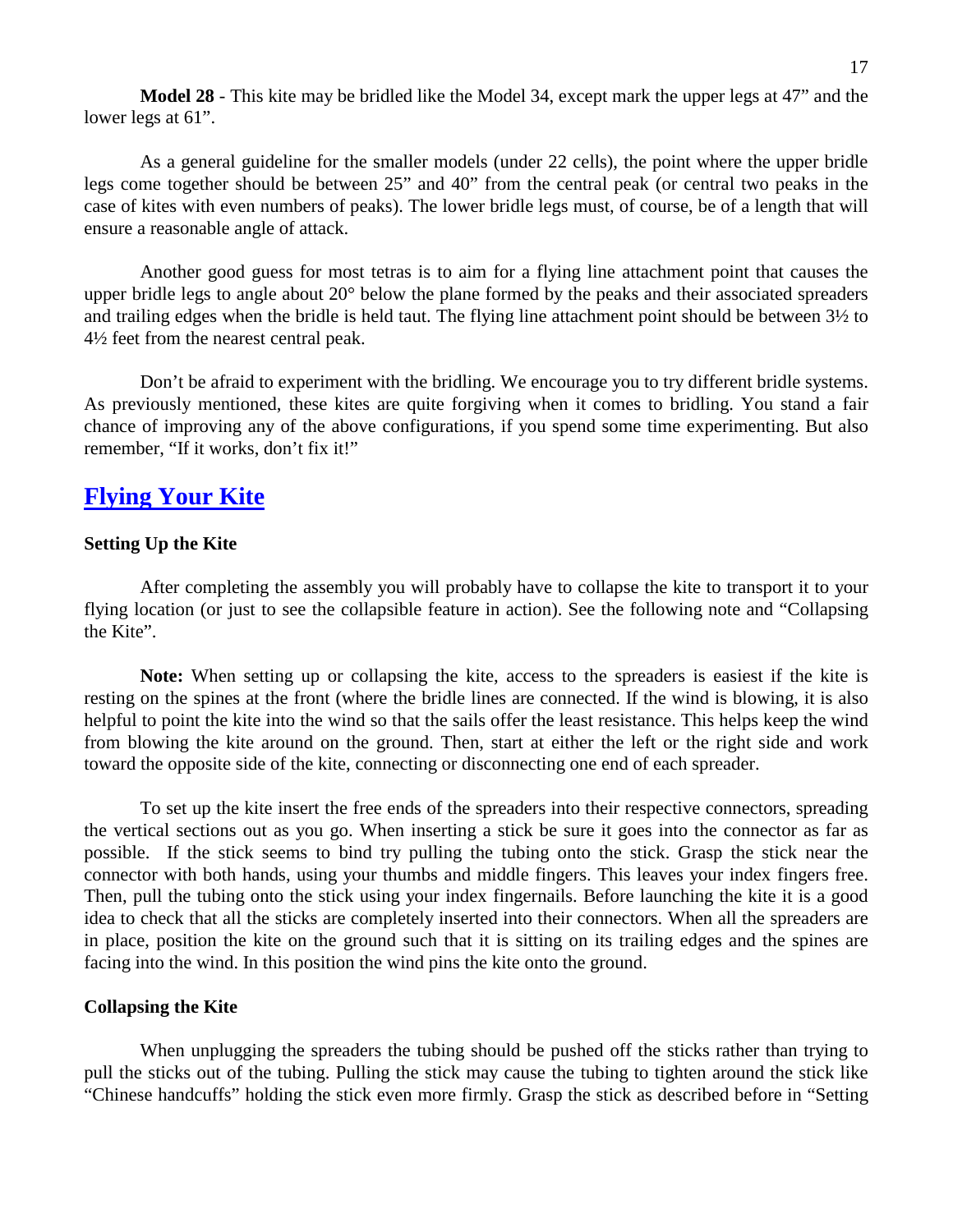<span id="page-19-0"></span>Up the Kite" and push on the end of the tubing with both index fingers to slide the tubing off the stick. Refer to "Doweling" under "Notes About Selecting Materials" for details of the stick removal tool.

 As you collapse the kite be sure the spreaders clear the sails and other parts of the framework. Remove the spreaders completely, if desired for more compact storage and to avoid the possibility of storing the spreaders while stressed into a bend. Bent sticks can be straightened by carefully bending them back a little at a time along the stick until worked straight.

#### **Flying Procedures, Suggestions and Techniques**

Use a good quality nylon line with a swivel for attaching the flying line to the bridle. 20# test is good for kites with up to twelve cells. Use 30# test or more for larger kites.

 Avoid flying the larger models (16 cells and up) in winds greater than around 10 mph. These kites were originally designed to fly in the lightest winds possible. The smaller models will withstand steady winds of up to 15 mph, however it can be a bit scary. Also, try to avoid gusty conditions when the wind speed varies considerably from moment to moment. Stick breakage due to strong winds is (as far as we know) rare and, for the most part, not a catastrophic event. Usually the kite will still fly, often without a noticeable difference in performance.

 Use a reel that allows line to be paid out rapidly. Turbulence or gusts may (rarely) flip a tetrahedral causing it to dive. The best way to check the dive is to relieve the tension on the flying line completely*.* This allows the kite to flip back over, stopping its descent, after which tension on the line should restore the kite to the proper attitude. Another reason to be able to pay the line out rapidly is that, during launching, these kites can glide backwards if allowed to, making it easy to get them out a long way in a short amount of time. This is particularly useful when the wind is known to be sufficient to sustain flight well above ground level, but only very light near the ground. By alternately letting the kite glide out, then checking the glide and pulling it up, one can attain the altitude necessary to get into the stronger wind. The larger models are better at gliding backwards than the smaller models.

 If you find yourself flying in a thermal with the kite directly overhead, you must be careful to keep the line tension at a minimum while the kite is headed into the wind (you can all but let go of the line since it's hanging straight down from the kite!). Too much tension will pull the nose down and cause the kite to dive. If this happens the best thing to do is run as fast as you can, keeping the line slack (not too much of a problem, since the kite is coming straight down). once you get far enough away you can put tension back on the line to right the kite and stop the dive. Here's a method of sustaining thermal flight: When the kite is directly overhead and starting to circle (if it is so inclined), a slight tug on the line will head it back into the wind. You can let it turn all the way around, or nearly so, and then apply tension in order to fly downwind a bit. Then let up on the line to allow the rate of downwind travel to decrease until you decide to apply more tension on the line and turn the kite back into the wind. Thermal flying requires a bit of practice, a fair amount of concentration and patience and a light touch.

 Learn to land the kite by reeling it right up to your hand rather than letting it hit the ground. This reduces the chances of breaking sticks and becomes easier with practice. If it appears that a crash cannot be avoided a slack line will give the kite a better chance to float to the ground instead of "powering" into the ground. The good side of breaking sticks (as good as that could be, anyway) is that they are very inexpensive and easily replaced in seconds. Carry a few extra sticks when you go flying. As you become more practiced you will need fewer replacements, if any. Repair any tears in the sails with transparent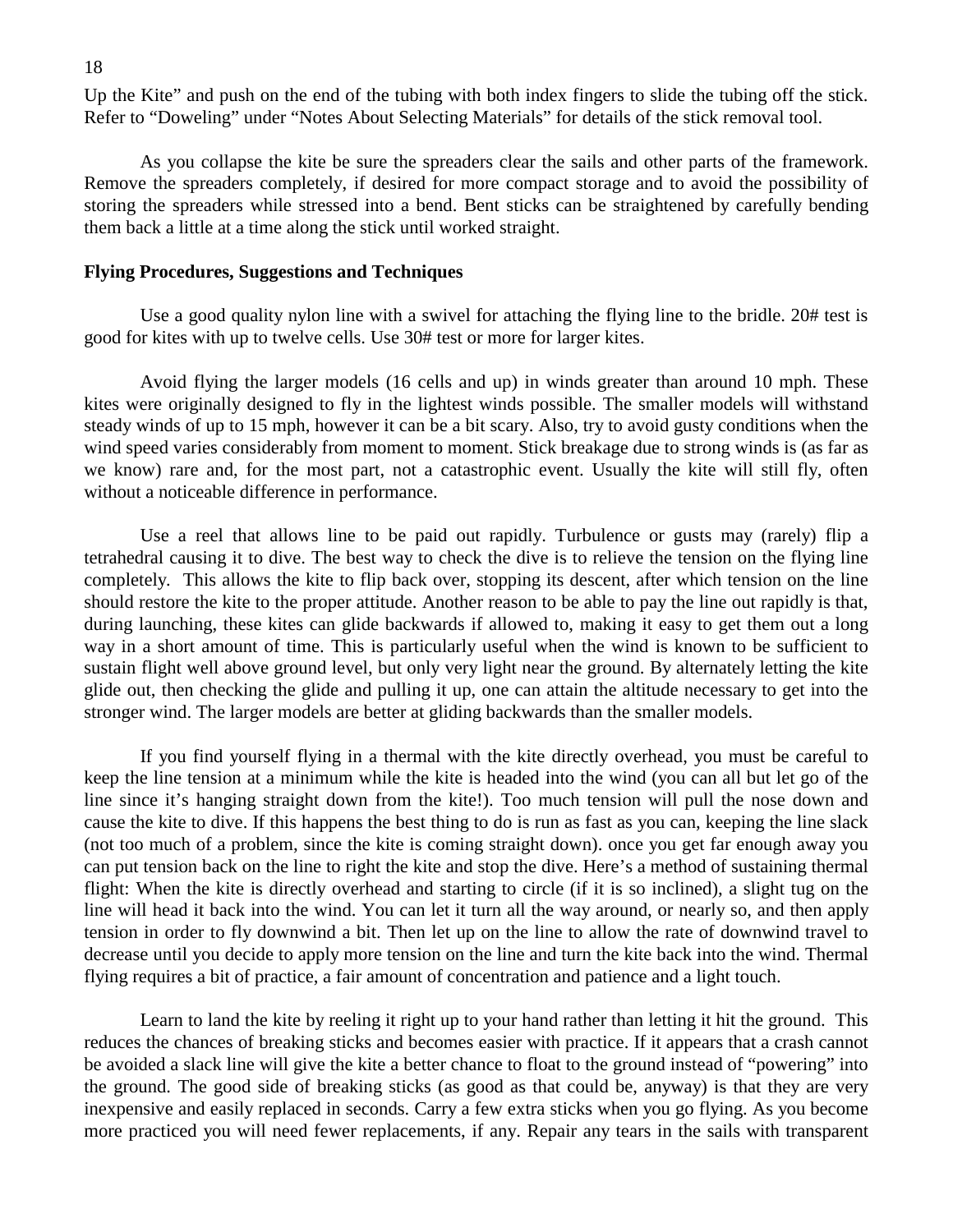<span id="page-20-0"></span>tape. Sails and sticks usually only suffer damage when the kite is on the ground or sitting around the house getting stepped on or other similar accidents.

#### **Using Long Spreaders**

 TetraLite kites are made with 12" spreader sticks as standard. Optionally, longer spreaders (up to 18") may be used. These longer spreaders allow the kite to be flown in lighter winds, since they flatten the dihedral angle and increase lift. Stability of the kite is reduced when long spreaders are used, but the effect is noticeable mainly when the kite is close to the kite flier. Therefore, launching and landing requires a bit more practice and concentration because the kite tends to swing more from side to side when closer to the flier. A tug on the line while the kite is pointing nearly straight up helps to keep it in control. It should be noted here that the bridle may need to be adjusted when using long spreaders.

 Long spreaders increase the overall width of the kite. Besides changing the appearance dramatically, long spreaders put the sails more directly into the wind. This limits the wind speed that the kite can handle. If the wind is strong enough to break a spreader the result is usually not as catastrophic as a stick failure in other types of kites. Generally, the first (and usually, *only*) stick to break will be the spreader closest to the center of the kite because it takes the most stress. When this happens, the kite retains symmetry keeping it stable, looses some dihedral angle reducing the effective sail area which in turn decreases the possibility of breaking more sticks, *keeps flying* and changes the appearance of the kite. And, if anyone asks, you can just grin tell them, "I meant to do that!" (This has actually happened to me while flying the Model 10K with 18" spreaders. The resulting form wasn't bad and it flew so well I didn't bother bringing it down for repair!)

 Long spreaders are not recommended for tetras with more than twelve cells, because the stresses from the additional effective sail area will most likely break sticks. We recommend trying long spreaders only after you have some experience flying with normal spreaders.

 Other variations such as altering the length of the spines, leading edges or trailing edges are possible, but necessitate altering the size and shape of the sails. We leave these modifications up to the reader/builder, if they should feel so inclined as to try this type of experimentation.

Happy flying!